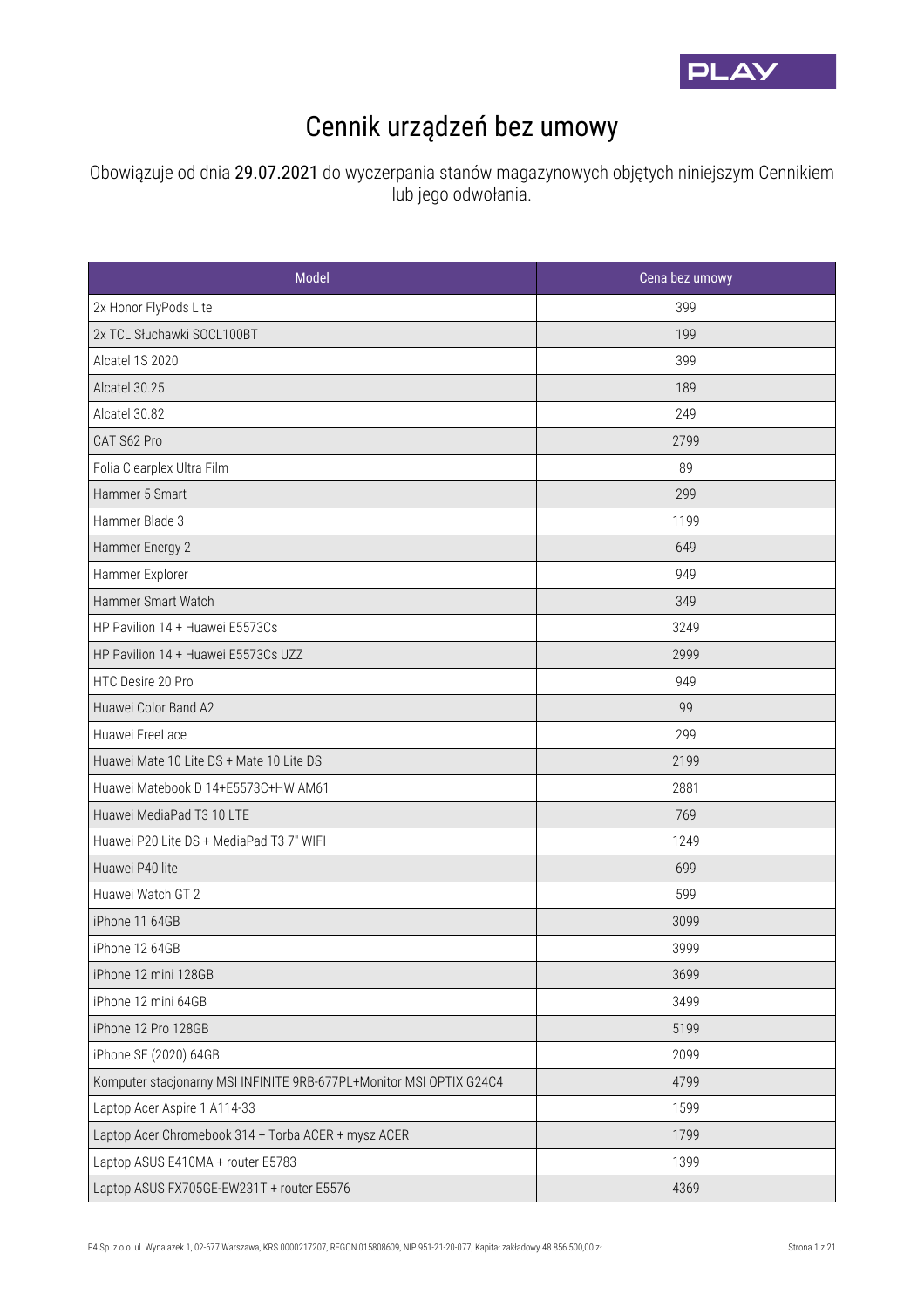

| Model                                                                               | Cena bez umowy |
|-------------------------------------------------------------------------------------|----------------|
| Laptop ASUS TUF Gaming A15 FA506II + router E5783                                   | 4089           |
| Laptop ASUS TUF Gaming A17 FA706II + router E5783                                   | 4199           |
| Laptop Asus UX360 + modem E3372                                                     | 3199           |
| Laptop Asus X509JA-BQ084T + router E5783                                            | 2899           |
| Laptop ASUS X512 i5 8GB+E5573Cs                                                     | 2899           |
| Laptop Dell Latitude 3410 CTO                                                       | 3099           |
| Laptop Dell Latitude 3510 15 BTX                                                    | 3099           |
| Laptop HP 15 +E5573c + torba HP                                                     | 1921           |
| Laptop HP 15 +E5573c + torba HP UZZ                                                 | 1801           |
| Laptop HP 15s-eq2023nw + Norton Standard 360                                        | 2399           |
| Laptop HP Pavilion Gaming 16-a0038nw                                                | 4199           |
| Laptop Huawei MateBook D15 2020 + E5783                                             | 2799           |
| Laptop Huawei Matebook D15 2020 + telefon Y5p + AM115 + router E5783                | 2899           |
| Laptop Lenovo IdeaPad 120S + router E5573C UZZ                                      | 1849           |
| Laptop Lenovo IdeaPad 320 + router E5573Cs UZZ                                      | 2219           |
| Laptop Lenovo IdeaPad Gaming 3                                                      | 4299           |
| Laptop Lenovo Legion Y530 + myszM200 + E5573Cs UZZ                                  | 3289           |
| Laptop Lenovo Legion Y540-15 512GB + E5783 UZZ                                      | 3199           |
| Laptop Lenovo Legion Y540-15 512GB SSD + router E5783                               | 3499           |
| Laptop Lenovo Legion Y540-15+routerE5576+Lenovo Y Gaming Headset (model<br>15 cali) | 4089           |
| Laptop Lenovo Legion Y540-17+routerE5573Cs+Lenovo Y Gaming Headset                  | 4369           |
| Laptop Lenovo LegionY520+myszGOM+E5573C                                             | 4009           |
| Laptop Lenovo LegionY530+mysM200+E5573Cs                                            | 4149           |
| Laptop Lenovo S145-14 + mysz Lenovo Wireless 500 + router E5576                     | 1449           |
| Laptop Lenovo S145-14 + mysz Lenovo Wireless 500 + torba Lenovo + router<br>E5576   | 1309           |
| Laptop Lenovo S145-14 + router E5576                                                | 1399           |
| Laptop Lenovo S145-14IWL + mysz + router E5576 UZZ                                  | 1199           |
| Laptop Lenovo S145-15 + torba Lenovo Top Loader + router E5576                      | 1489           |
| Laptop Lenovo S540 + router E5573Cs                                                 | 2799           |
| Laptop Lenovo S540+router E5573Cs+Motorola One                                      | 3999           |
| Laptop Lenovo S540-14API + router E5783                                             | 2699           |
| Laptop Lenovo S540-15 + mysz Lenovo 300 + E5576 + Xiaomi Redmi 8                    | 4719           |
| Laptop Lenovo S540-15 + mysz Lenovo 300 + E5783                                     | 2899           |
| Laptop Lenovo S540-15 + mysz Lenovo 300 + E5783 + Xiaomi Redmi 8                    | 3489           |
| Laptop Lenovo V14 ADA                                                               | 2399           |
| Laptop Lenovo Y540-15+słuchawki + E5576 UZZ                                         | 3361           |
| Laptop LenovoldeaPad120S+rout. B5573C UZZ                                           | 1849           |
| Laptop MSI Bravo 15 A4DDR-276PL + plecak MSI AIR Backpack                           | 4199           |
| Laptop MSI Bravo 15 A4DDR-276PL + słuchawki MSI H991                                | 4199           |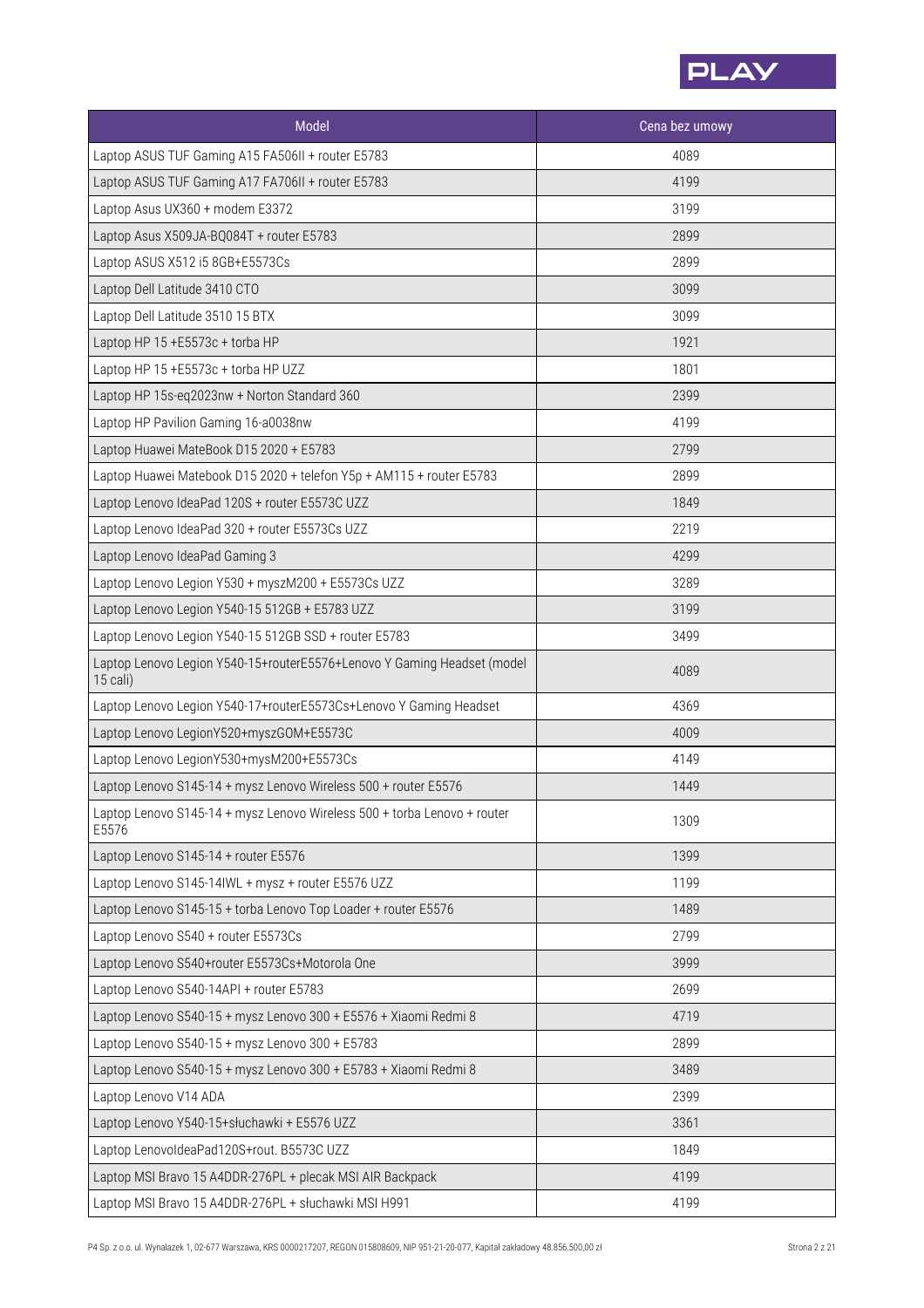

| Model                                                     | Cena bez umowy |
|-----------------------------------------------------------|----------------|
| Laptop MSI Bravo17 A4DDR + słuchawki MSI H991             | 4599           |
| Laptop MSI GF63 Thin 10SC-297PL                           | 3999           |
| Laptop MSI GF63 Thin 9SC i7 512GB                         | 4699           |
| Laptop MSI GF75 Thin 10SC GTX 1650                        | 4299           |
| Laptop MSI GF75 Thin 10SC-020PL + plecak MSI AIR Backpack | 4399           |
| Laptop MSI GF75 Thin 10SCXR-096PL + MSI AIR Backpack      | 4399           |
| Laptop MSI GV62 7RD i5 + router E5573C                    | 4089           |
| Laptop MSI GV72 8RD+gadżety+E5573C                        | 4699           |
| Laptop Techbite ARC 11.6 4GB/64GB                         | 1189           |
| Laptop Techbite ARC SLIM 13.3                             | 1549           |
| Lenovo Legion Y540+słuchawki + E5573 UZZ                  | 3289           |
| LG K62+                                                   | 799            |
| MaxCom MM330 3G                                           | 249            |
| MaxCom MM721BB                                            | 199            |
| Minionek + Turysta                                        | 39             |
| Minionek + Więzień                                        | 39             |
| Modem Huawei E3131 ONEBOX                                 | 396            |
| Modem Huawei E3272 LTE AIO                                | 511            |
| Motorola Moto E7 power                                    | 499            |
| Motorola Moto G10                                         | 699            |
| Motorola Moto G100                                        | 2499           |
| Motorola Moto G30                                         | 799            |
| Motorola Moto G9 Play                                     | 699            |
| Motorola Moto G9 Power                                    | 749            |
| Nokia 2720 Flip                                           | 399            |
| Nokia 3.4                                                 | 499            |
| Nokia 6300 4G                                             | 299            |
| Oppo A15s                                                 | 649            |
| Oppo A53 128GB                                            | 799            |
| Oppo Reno4 Lite                                           | 1199           |
| Oppo Reno5                                                | 1999           |
| Oppo Reno5 Lite                                           | 1599           |
| Oppo Reno5 Z                                              | 1599           |
| Realme 7                                                  | 789            |
| Realme 7 Pro                                              | 1249           |
| Realme 7i                                                 | 599            |
| Realme 8                                                  | 999            |
| Realme 8 PRO                                              | 1299           |
| Router Huawei E5220 AIO                                   | 481            |
| Router Huawei E5330 AIO                                   | 481            |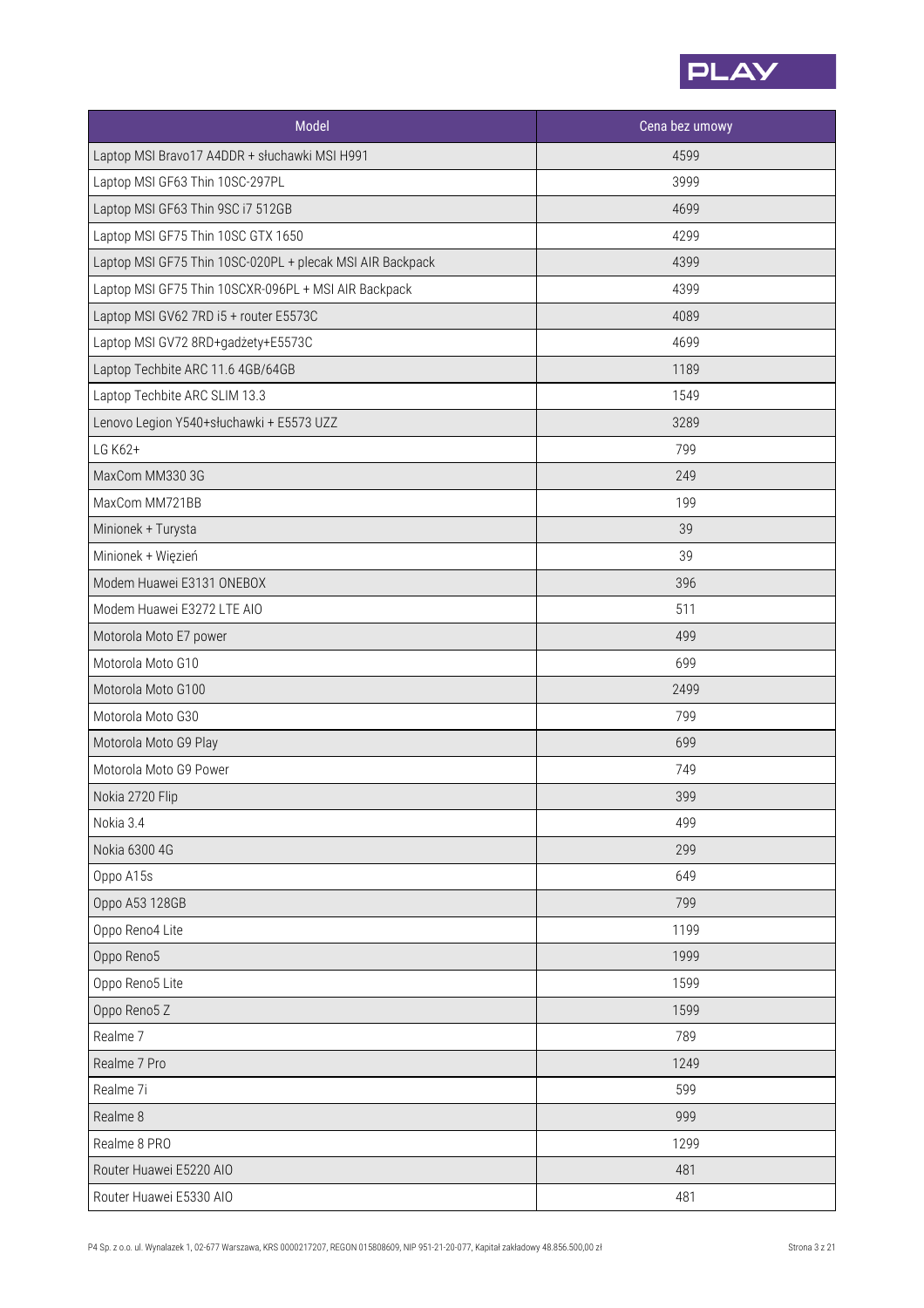

| Model                                                       | Cena bez umowy |
|-------------------------------------------------------------|----------------|
| Router Huawei E5372 LTE AIO                                 | 420            |
| Router Huawei NETBOX B2368-F20 + WA8021V5 kat. 12           | 1099           |
| Router Huawei NETBOX B2368-F20 + WA8021V5 kat. 12 Użyczenie | 1099           |
| Router mobilny kat. 6 ZTE MF-971R                           | 249            |
| Router mobilny kat. 7 Alcatel LINK ZONE (MW70)              | 299            |
| Router mobilny kat.6 Huawei E5783B                          | 199            |
| Router stacjonarny Huawei 5G CPE Pro 2 (H122-373)           | 1699           |
| Router stacjonarny kat. 12 ZTE MF286D                       | 649            |
| Router stacjonarny kat. 4 Alcatel LINK HUB (HH42)           | 269            |
| Router stacjonarny kat. 4 Huawei B311 LTE                   | 279            |
| Router stacjonarny kat. 4 Huawei B311-221 LTE               | 279            |
| Router stacjonarny kat. 4 ZTE MF283V                        | 249            |
| Router stacjonarny kat. 6 ZTE MF286R                        | 399            |
| Router stacjonarny kat.19 Huawei 4G Router 3 Prime (B818)   | 899            |
| Router stacjonarny kat.7 Huawei 4G Router 3 Pro             | 399            |
| Router stacjonarny ZTE MC801A 5G                            | 1699           |
| Router ZTE NETBOX 5G MC7010 + MF18A                         | 2249           |
| Router ZTE NETBOX 5G MC7010 + MF18A użyczenie               | 2249           |
| Router ZTE NETBOX MF-256K kat. 6                            | 949            |
| Router ZTE NETBOX MF-256K kat. 6 użyczenie                  | 949            |
| Router ZTE NETBOX MF-258K kat. 15                           | 1099           |
| Router ZTE NETBOX MF-258K kat. 15 użyczenie                 | 1099           |
| Router ZTE NETBOX WF830 cat.6 outdoor Użyczenie             | 799            |
| Router ZTE NETBOX WF830 cat.6 outdoor.                      | 799            |
| Samsung A600F A6 DS Oferta Specjalna                        | 799            |
| Samsung G930F Galaxy S7 + R323 Gear VR                      | 3439           |
| Samsung Galaxy A02s                                         | 599            |
| Samsung Galaxy A12                                          | 799            |
| Samsung Galaxy A21s                                         | 699            |
| Samsung Galaxy A22                                          | 949            |
| Samsung Galaxy A22 5G                                       | 1049           |
| Samsung Galaxy A32                                          | 999            |
| Samsung Galaxy A32 5G                                       | 1249           |
| Samsung Galaxy A41                                          | 899            |
| Samsung Galaxy A51                                          | 1199           |
| Samsung Galaxy A52                                          | 1599           |
| Samsung Galaxy A71                                          | 1299           |
| Samsung Galaxy A72                                          | 1999           |
| Samsung Galaxy Buds+                                        | 399            |
| Samsung Galaxy Fit 2                                        | 149            |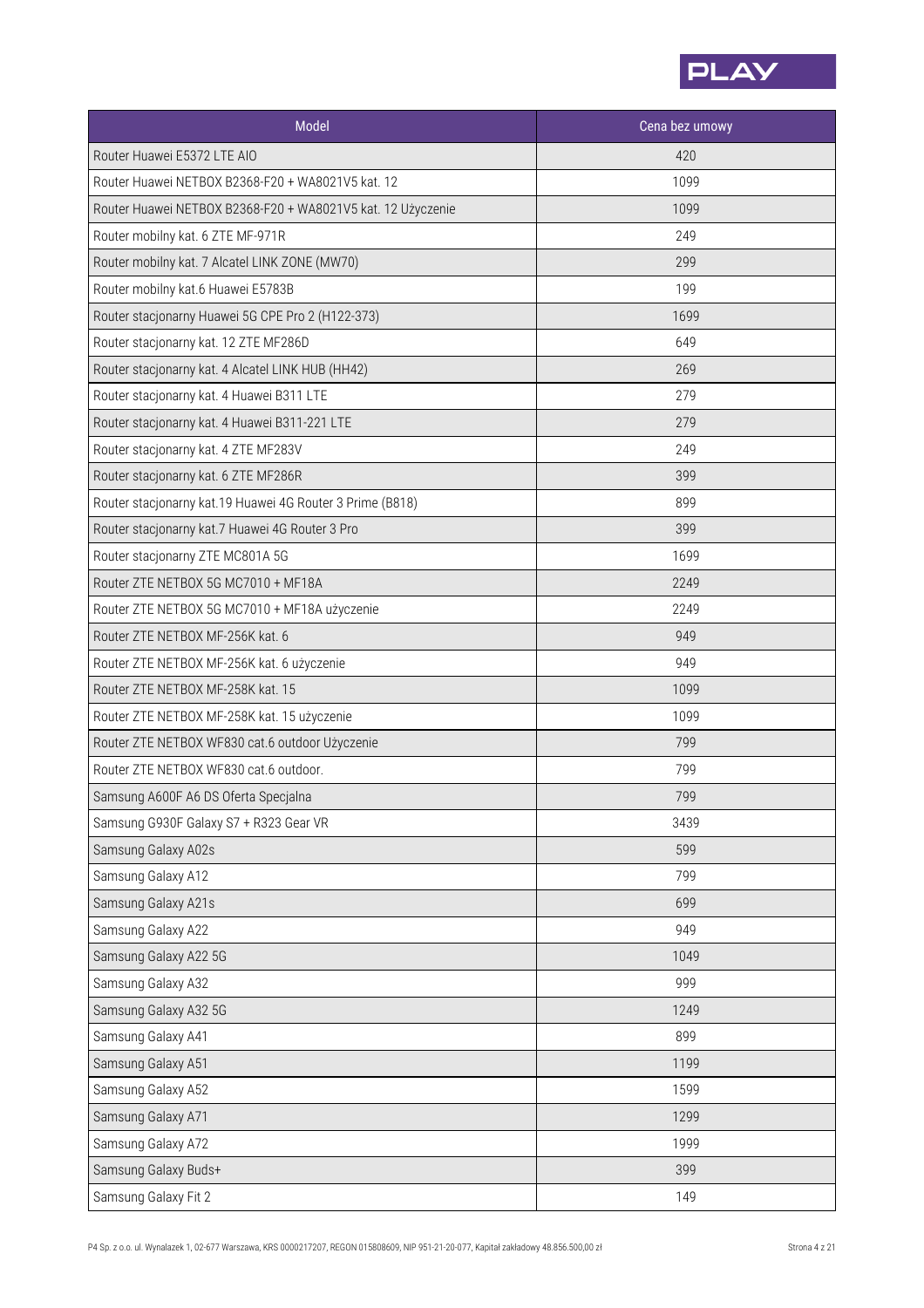

| Model                                           | Cena bez umowy |
|-------------------------------------------------|----------------|
| Samsung Galaxy Note 20 Ultra 5G                 | 5349           |
| Samsung Galaxy S20 FE 5G                        | 2799           |
| Samsung Galaxy S21                              | 3899           |
| Samsung Galaxy S21 256GB                        | 4099           |
| Samsung Galaxy S21+                             | 4599           |
| Samsung Galaxy Watch Active2 40 mm Aluminium    | 899            |
| Samsung Galaxy Watch Active2 44 mm Aluminium    | 899            |
| Samsung Galaxy Xcover 5                         | 1299           |
| Samsung J415F Galaxy J4+ DS + Etui Samsung J4+  | 649            |
| Sony PlayStation 5                              | 3499           |
| Sony PlayStation Plus 365 dni                   | 239            |
| Tablet Huawei MediaPad T5 10 LTE 2GB/16GB       | 769            |
| Tablet Lenovo M10 FHD PLUS 4GB/64GB LTE X606X   | 1049           |
| Tablet Lenovo M10 HD LTE (2 gen-TB X306X)       | 729            |
| Tablet Samsung Galaxy TAB A 10.1 2019           | 1149           |
| Tablet Samsung Galaxy TAB A 10.1 2019 T515N LTE | 1269           |
| Tablet Samsung Galaxy Tab A7 Lite LTE           | 899            |
| <b>TCL 20 SE</b>                                | 549            |
| TV BOX Sagem DIW362 Użyczenie                   | 399            |
| TV BOX SDMC DV8545-T2/C Użyczenie               | 399            |
| Vivo Y11s                                       | 499            |
| Vivo Y20s                                       | 699            |
| Vivo Y70                                        | 999            |
| Xbox Series S 512GB                             | 1349           |
| Xiaomi Mi 10T lite 5G 128GB                     | 1399           |
| Xiaomi Mi 11 Lite 5G                            | 1899           |
| Xiaomi Mi 11i 5G                                | 2799           |
| Xiaomi Mi Band 5                                | 119            |
| Xiaomi Mi True Wireless Earbuds Basic 2         | 99             |
| Xiaomi Mi Watch Lite                            | 199            |
| Xiaomi Redmi 9                                  | 599            |
| Xiaomi Redmi 9A                                 | 399            |
| Xiaomi Redmi 9C NFC                             | 449            |
| Xiaomi Redmi 9T                                 | 649            |
| Xiaomi Redmi Note 10 5G                         | 999            |
| Xiaomi Redmi Note 10 Pro                        | 1499           |
| Xiaomi Redmi Note 10S                           | 1199           |
| Xiaomi Redmi Note 9                             | 799            |
| Xiaomi Redmi Note 9 Pro                         | 999            |
| Xiaomi Redmi Note 9T                            | 1099           |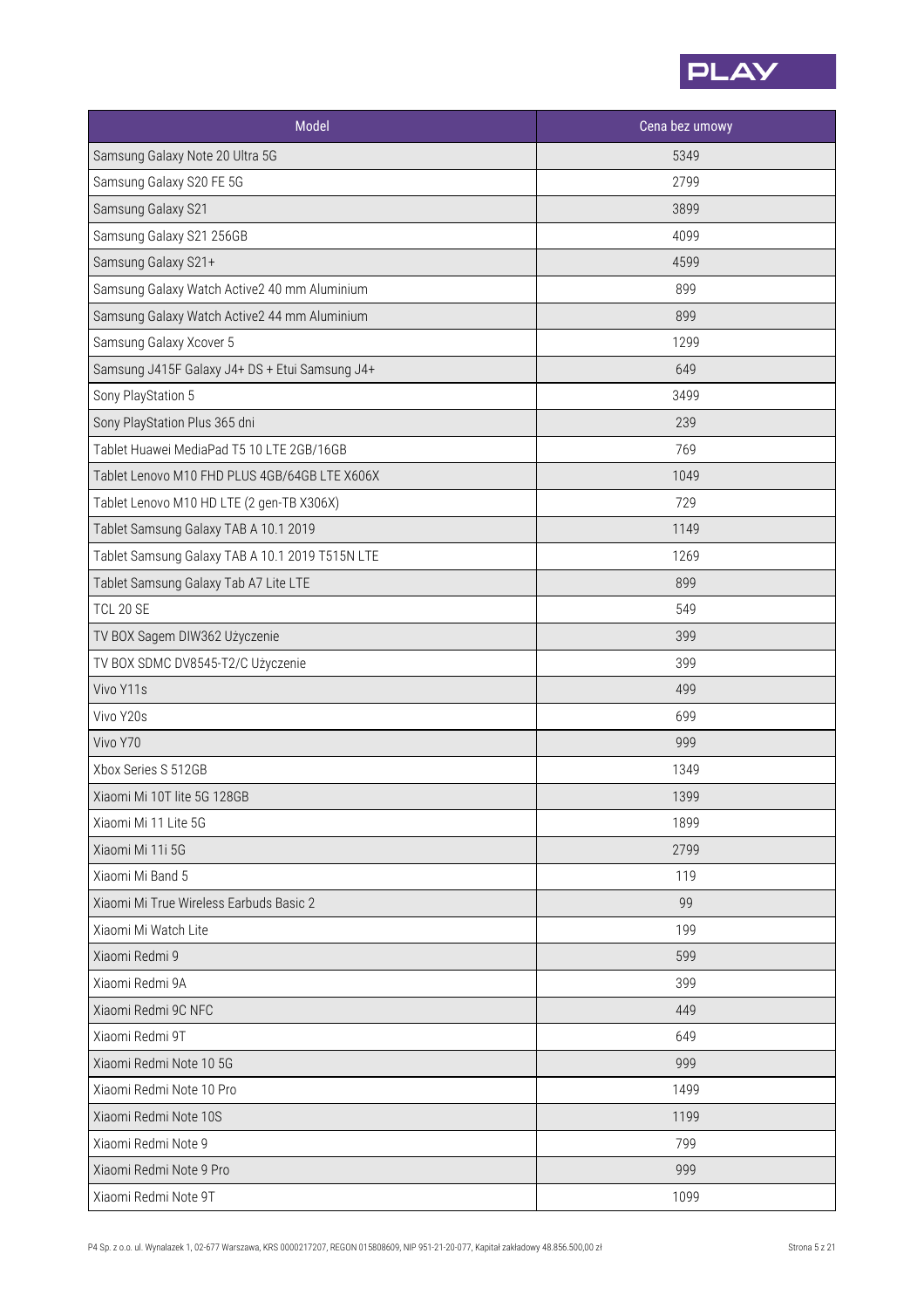

## Cennik urządzeń o ograniczonej dostępności bez umowy

Obowiązuje od dnia 29.07.2021 do wyczerpania stanów magazynowych objętych niniejszym Cennikiem lub jego odwołania.

| Model                                            | Cena bez umowy |
|--------------------------------------------------|----------------|
| albatross terminal GPRS FM15                     | 299            |
| Albatross terminal GPRS S8.3                     | 499            |
| Alcatel 1 DS UZZ                                 | 169            |
| Alcatel 1S 2020 UZZ                              | 399            |
| Alcatel 30.25 UZZ                                | 179            |
| Apple AirPods with Wireless Charging Case        | 799            |
| Dual Screen do LGV60                             | 399            |
| Epson EB-U42                                     | 2599           |
| FitGo FW10 Active                                | 49             |
| Forever ForeVigo SW-300                          | 99             |
| Garmin fenix 5S                                  | 1699           |
| Garmin Forerunner 235                            | 799            |
| Głośnik Bluetooth Spin-It Widget                 | 49             |
| Głośnik Maxton Masaya                            | 69             |
| Głośnik Maxton MX680                             | 99             |
| Hammer 5 Smart UZZ                               | 299            |
| Hammer Energy 2 UZZ                              | 599            |
| Hammer Explorer UZZ                              | 899            |
| Honor 9X                                         | 749            |
| Honor MagicWatch 2 46mm                          | 599            |
| <b>Hover Ball</b>                                | 30             |
| HTC Desire 12+ UZZ                               | 499            |
| HTC Desire 20 Pro UZZ                            | 1299           |
| HTC One UZZ                                      | 899            |
| HTC U12+DS                                       | 1499           |
| HTC U12+ DS + Philips 50PUS6703 LED Smart 4K UHD | 3499           |
| HTC U12+ DS UZZ                                  | 1099           |
| <b>HTC Wireless Earbuds</b>                      | 199            |
| Huawei Y6                                        | 499            |
| Huawei Ascend G7                                 | 599            |
| Huawei Band 4                                    | 99             |
| Huawei Band 4 Pro                                | 199            |
| Huawei Band 4e                                   | 69             |
| Huawei FreeBuds 3i                               | 349            |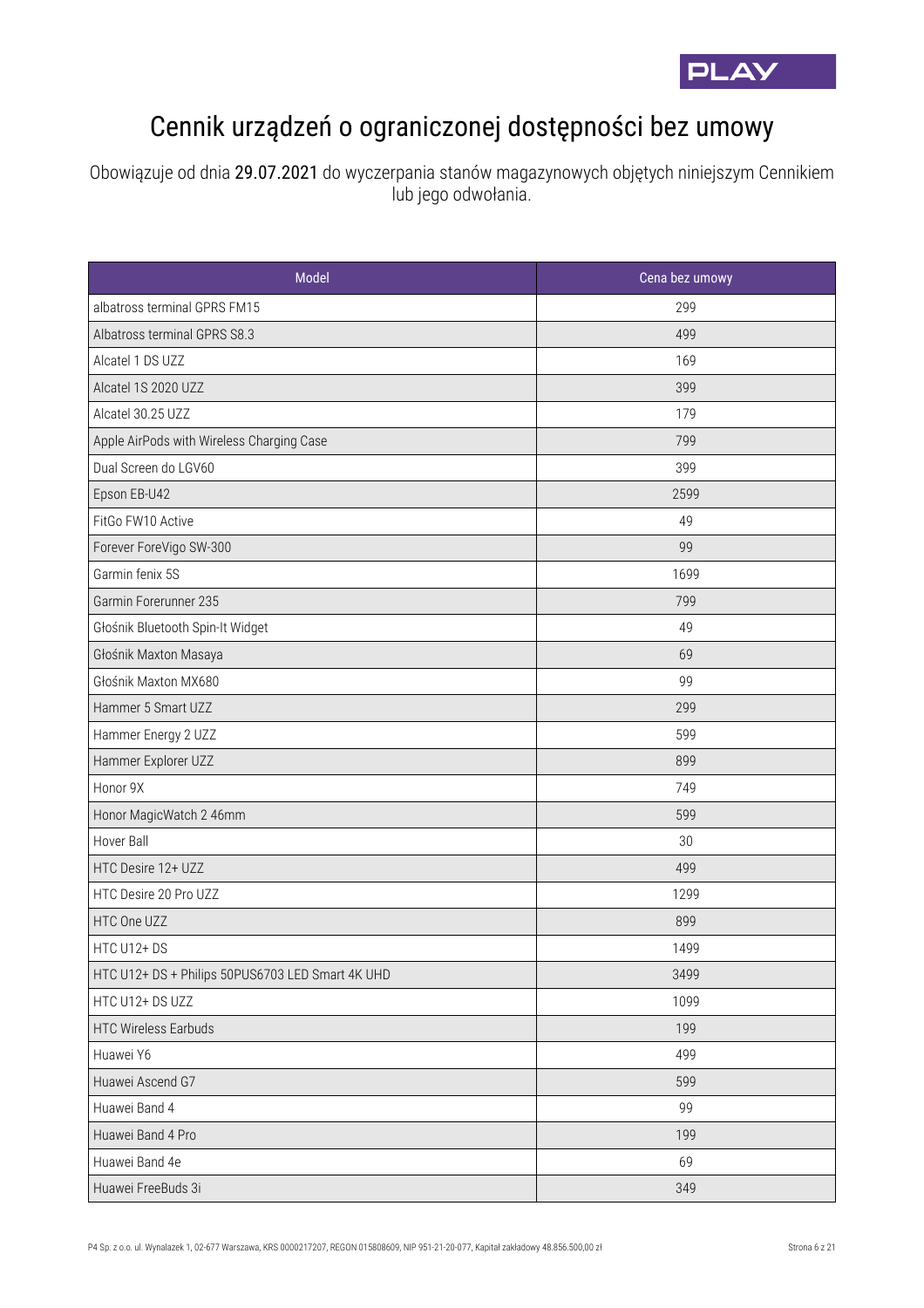

| Model                           | Cena bez umowy |
|---------------------------------|----------------|
| Huawei Mate 20 Pro DS           | 2499           |
| Huawei Mate 40 Pro 5G           | 5399           |
| Huawei Mate XS                  | 9999           |
| Huawei Mini Speaker CM510       | 79             |
| Huawei P smart 2021             | 699            |
| Huawei P smart 2021 NFC         | 599            |
| Huawei P smart 2021 UZZ         | 699            |
| Huawei P30 Lite                 | 899            |
| Huawei P30 Lite UZZ             | 899            |
| Huawei P30 Pro                  | 2699           |
| Huawei P30 Pro + FreeBuds Lite  | 2999           |
| Huawei P30 Pro 256GB            | 2999           |
| Huawei P40 lite E               | 599            |
| Huawei P40 lite E UZZ           | 599            |
| Huawei P40 lite UZZ             | 799            |
| Huawei P40 Pro                  | 3499           |
| Huawei P40 Pro UZZ              | 3499           |
| Huawei P40 Pro+                 | 4899           |
| Huawei P40 Pro+ UZZ             | 4899           |
| Huawei P8 lite                  | 299            |
| Huawei P9 Lite                  | 499            |
| Huawei Watch Fit                | 399            |
| Huawei Watch GT                 | 399            |
| Huawei Watch GT 2 UZZ           | 599            |
| Huawei Watch GT Active 2019     | 399            |
| Huawei Watch GT Active 2019 UZZ | 399            |
| Huawei Y5 II                    | 499            |
| Huawei Y5p                      | 349            |
| Huawei Y5p UZZ                  | 349            |
| Huawei Y6 II                    | 499            |
| Huawei Y6p                      | 489            |
| Huawei Y6p UZZ                  | 489            |
| iPhone 11 128GB                 | 3399           |
| iPhone 11 128GB UZZ             | 3399           |
| iPhone 11 256GB                 | 3999           |
| iPhone 11 256GB UZZ             | 4249           |
| iPhone 11 64GB UZZ              | 3099           |
| iPhone 11 Pro 256GB             | 5449           |
| iPhone 11 Pro 256GB UZZ         | 5499           |
| iPhone 11 Pro 512GB             | 6599           |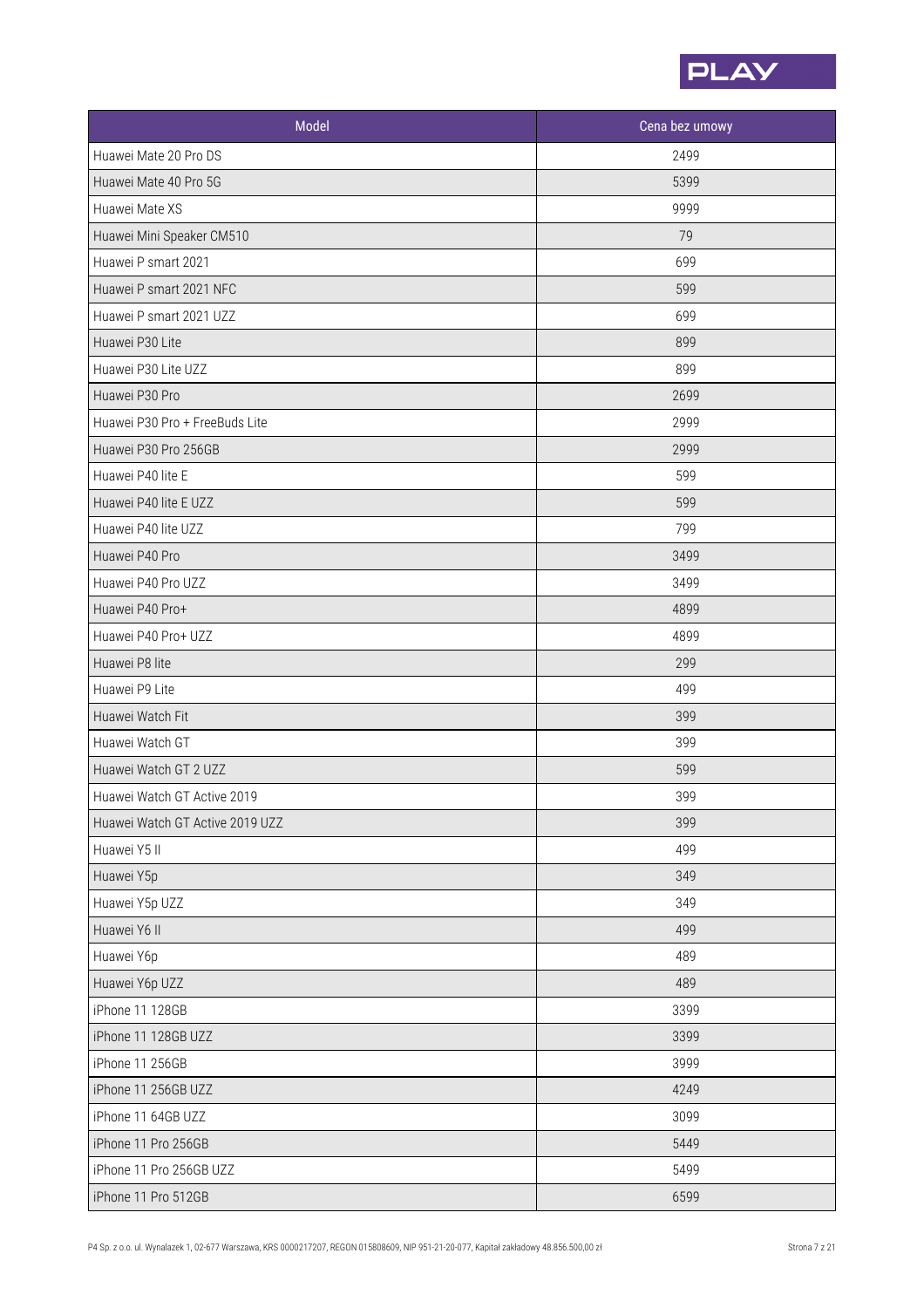

| Model                      | Cena bez umowy |
|----------------------------|----------------|
| iPhone 11 Pro 512GB UZZ    | 6649           |
| iPhone 11 Pro 64GB         | 4599           |
| iPhone 11 Pro 64GB UZZ     | 4499           |
| iPhone 11 Pro Max 256GB    | 5999           |
| iPhone 11 Pro Max 512GB    | 6999           |
| iPhone 11 Pro Max 64GB     | 5099           |
| iPhone 12 128GB            | 4349           |
| iPhone 12 256GB            | 4949           |
| iPhone 12 mini 256GB       | 4299           |
| iPhone 12 mini 64GB UZZ    | 3499           |
| iPhone 12 Pro 256GB        | 5699           |
| iPhone 12 Pro 512GB        | 6699           |
| iPhone 12 Pro Max 128GB    | 5699           |
| iPhone 12 Pro Max 256GB    | 6199           |
| iPhone 12 Pro Max 512GB    | 7199           |
| iPhone 6 64GB              | 2999           |
| iPhone 6S Plus 128GB UZZ   | 2949           |
| iPhone 7 128GB             | 2299           |
| iPhone 7 256GB             | 4399           |
| iPhone 7 32GB              | 1499           |
| iPhone 7 32GB odnowiony    | 999            |
| iPhone 7 Plus 128GB        | 3699           |
| iPhone 7 Plus 128GB UZZ    | 3499           |
| iPhone 7 Plus 32GB         | 3249           |
| iPhone 8 256GB UZZ         | 3749           |
| iPhone 8 64GB              | 2299           |
| iPhone 8 64GB odnowiony    | 1249           |
| iPhone 8 Plus 256GB        | 4499           |
| iPhone 8 Plus 64GB         | 3399           |
| iPhone SE (2020) 128GB     | 2349           |
| iPhone SE (2020) 128GB UZZ | 2349           |
| iPhone SE (2020) 256GB     | 2799           |
| iPhone SE (2020) 64GB UZZ  | 2099           |
| iPhone X 64GB odnowiony    | 1999           |
| iPhone XR 128GB            | 3399           |
| iPhone XR 128GB UZZ        | 3199           |
| iPhone XR 64GB             | 3099           |
| iPhone XR 64GB UZZ         | 2999           |
| iPhone XS 256GB            | 5499           |
| iPhone XS 512GB            | 6499           |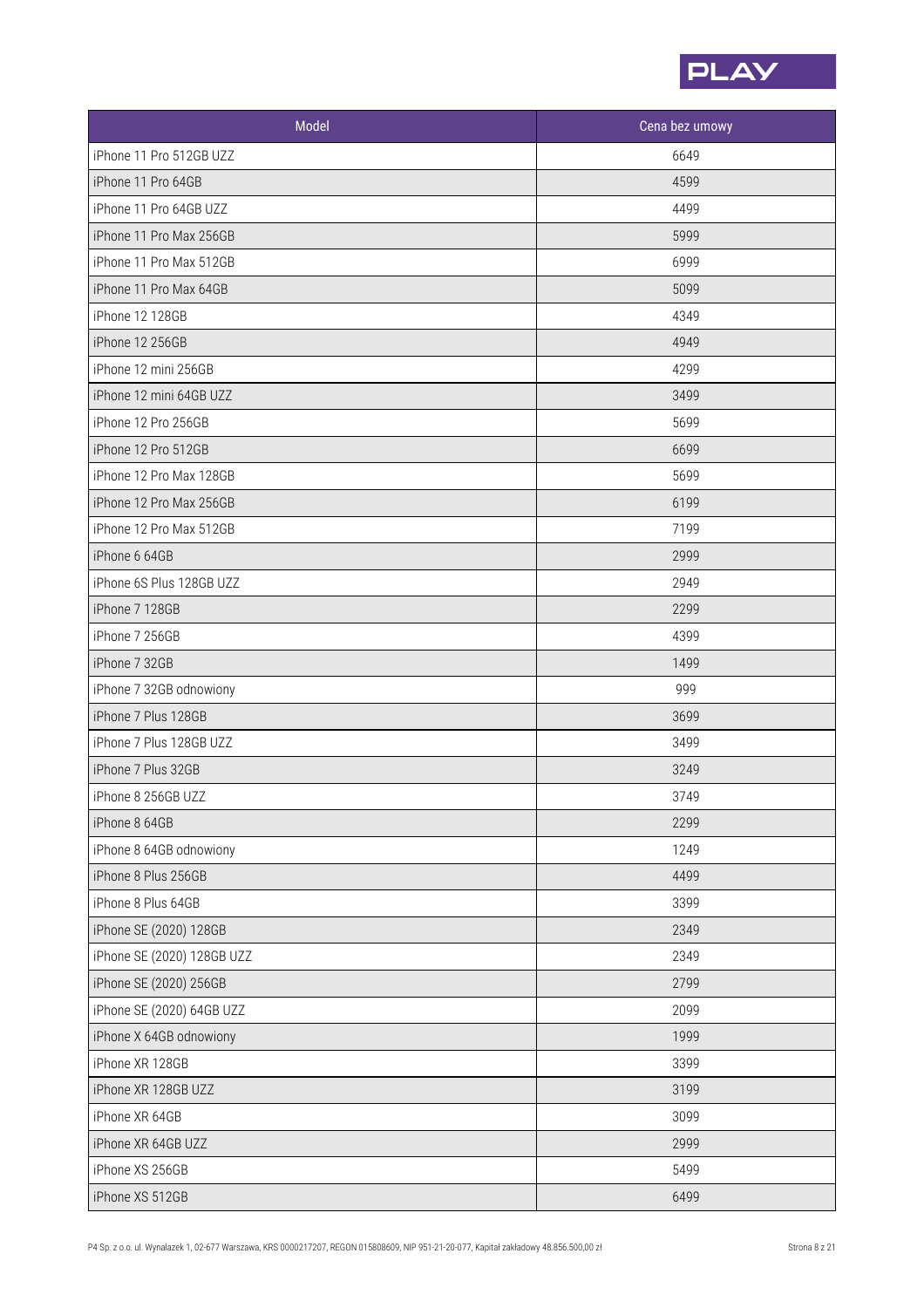

| Model                                  | Cena bez umowy |
|----------------------------------------|----------------|
| iPhone XS 64GB                         | 2999           |
| iPhone XS Max 256GB                    | 5999           |
| iPhone XS Max 512GB                    | 6899           |
| iPhone XS Max 64GB                     | 5199           |
| JBL by HARMAN Bar 2.0                  | 649            |
| JBL by HARMAN CHARGE 4                 | 549            |
| JBL by HARMAN CHARGE 5                 | 749            |
| JBL by HARMAN Reflect Mini 2           | 279            |
| JBL by HARMAN T510BT                   | 179            |
| JBL by HARMAN T660BTNC                 | 329            |
| JBL by HARMAN TUNE 115 TWS             | 299            |
| JBL by HARMAN TUNE 225 TWS             | 479            |
| JBL by HARMAN TUNE600BTNC              | 299            |
| JBL by HARMAN Xtreme 2                 | 839            |
| JBL by HARMAN Xtreme 3                 | 1119           |
| Krüger&Matz KM0255UHD-S 55"            | 1799           |
| Lenovo Cleaner E1                      | 899            |
| LG 43UK6300MLB 43" 4K                  | 1579           |
| LG G8s ThinQ                           | 1699           |
| LG G8X ThinQ UZZ                       | 2699           |
| LG HBS-910 TONE Infinim                | 399            |
| LG K40S                                | 499            |
| LG K41S                                | 449            |
| LG K41S UZZ                            | 499            |
| <b>LG K42</b>                          | 549            |
| LG K50S                                | 649            |
| LG K50S UZZ                            | 649            |
| LG K51S                                | 549            |
| LG K51S UZZ                            | 699            |
| <b>LG K52</b>                          | 649            |
| <b>LG K61</b>                          | 899            |
| LG K61 UZZ                             | 899            |
| LG K62+ + XBOOM Go PN1                 | 849            |
| LG P760 Swift L9                       | 999            |
| LG P760 Swift L9 UZZ                   | 999            |
| LG Q60 UZZ                             | 649            |
| LG TONE Flex XL7                       | 499            |
| LG TONE Free FN4                       | 349            |
| LG V60 ThinQ 5G                        | 3599           |
| LG V60 ThinQ 5G + Dual Screen do LGV60 | 4799           |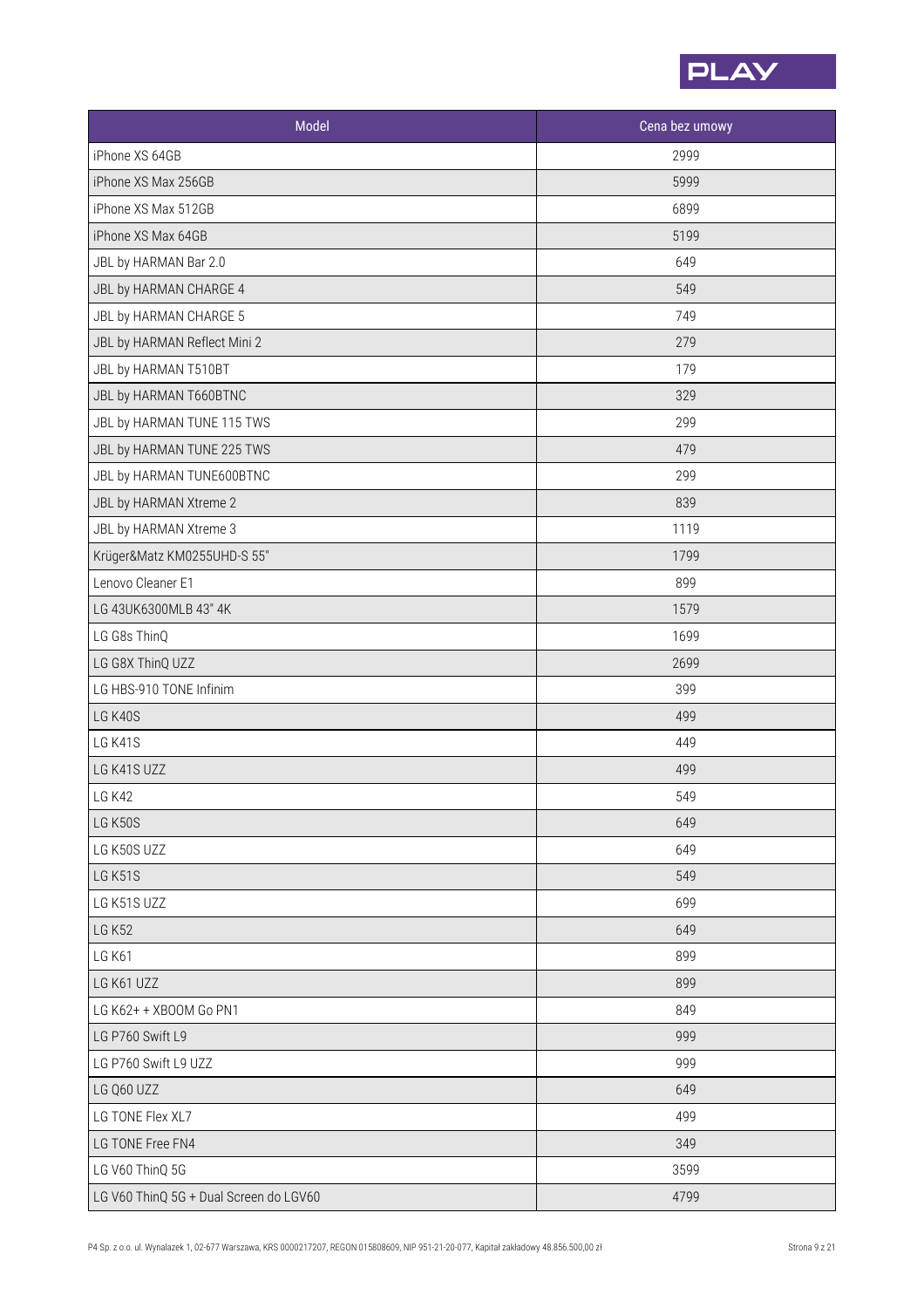

| Model                         | Cena bez umowy |
|-------------------------------|----------------|
| LG V60 ThinQ 5G UZZ           | 3599           |
| LG Velvet                     | 1699           |
| LG Velvet Dual Screen         | 699            |
| LG Velvet UZZ                 | 2099           |
| LG Wing 5G                    | 3299           |
| LG XBOOM Go PL7               | 599            |
| LG XBOOM Go PN1               | 129            |
| Marshall Major III            | 229            |
| Marshall Monitor              | 449            |
| Marshall Woburn               | 1299           |
| MaxCom MM236                  | 99             |
| MaxCom MM238 3G               | 199            |
| MaxCom MM238 3G UZZ           | 169            |
| MaxCom MM29D                  | 269            |
| MaxCom MM330 3G UZZ           | 199            |
| MaxCom MM721BB UZZ            | 189            |
| MaxCom MM760                  | 219            |
| MaxCom MM831 3G UZZ           | 249            |
| MaxCom MM916 Strong           | 249            |
| MaxCom MS459 Harmony          | 449            |
| Meizu 16X                     | 1299           |
| Meizu M8c DS UZZ              | 369            |
| Motorola Edge                 | 2599           |
| Motorola Moto E7 Plus         | 499            |
| Motorola Moto E7 Plus UZZ     | 499            |
| Motorola Moto G 5G Plus       | 1499           |
| Motorola Moto G8 Power        | 649            |
| Motorola Moto G8 Power Lite   | 499            |
| Motorola One Macro            | 549            |
| Motorola One Zoom             | 1399           |
| Motorola Vervebuds 400 TWS    | 169            |
| myPhone Cube LTE Dual SIM     | 349            |
| myPhone Cube LTE Dual SIM UZZ | 199            |
| Navitel MR250                 | 299            |
| Nokia 2720 Flip UZZ           | 319            |
| Nokia 7.2 UZZ                 | 1099           |
| Nokia 8 DS UZZ                | 999            |
| Nokia 8.3 5G                  | 2699           |
| Nokia 800 Tough               | 469            |
| Nokia 800 Tough UZZ           | 469            |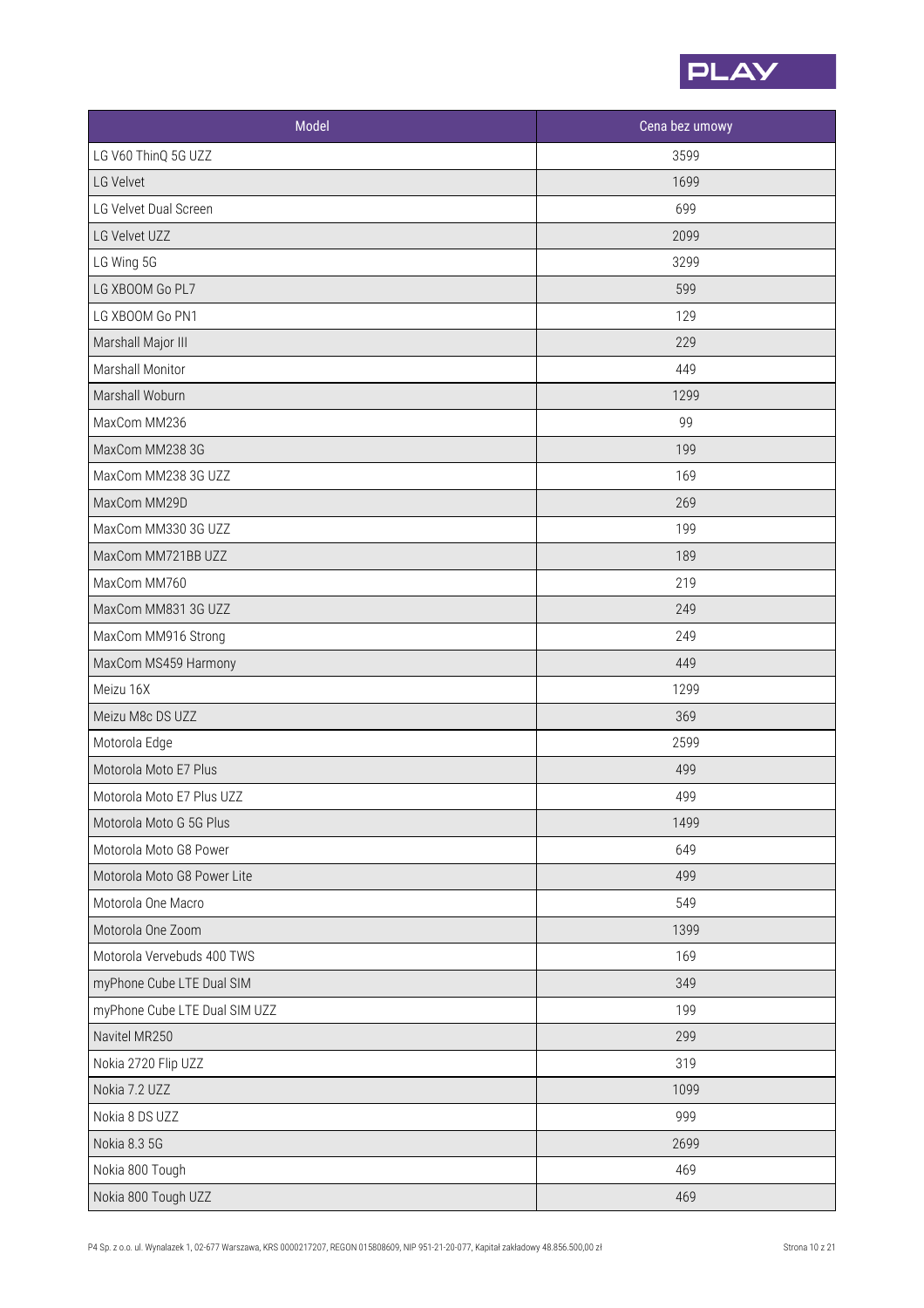

| Model                                       | Cena bez umowy |
|---------------------------------------------|----------------|
| Nokia 9 PureView UZZ                        | 1899           |
| OnePlus Bullets Wireless Z                  | 189            |
| Oppo A31                                    | 549            |
| Oppo A5 2020 UZZ                            | 599            |
| Oppo A52                                    | 649            |
| Oppo A53                                    | 699            |
| Oppo A91                                    | 999            |
| Oppo AX7 UZZ                                | 499            |
| Oppo Band                                   | 199            |
| Oppo Enco W11                               | 99             |
| Oppo Enco W31                               | 289            |
| Oppo Reno4 Pro 5G                           | 2999           |
| Oppo Reno4 Z 5G                             | 1499           |
| Oppo Wireless Speaker                       | 129            |
| Philips Xenium V787 Dual SIM                | 1099           |
| Photon                                      | 739            |
| Realme 6i                                   | 649            |
| Realme 6i UZZ                               | 649            |
| Realme Band                                 | 99             |
| Realme X50 5G                               | 1249           |
| Realme X50 5G UZZ                           | 1249           |
| Samsung G930F Galaxy S7 + R322 Gear VR      | 4249           |
| Samsung G935F Galaxy S7 edge + R323 Gear VR | 3809           |
| Samsung Galaxy A12 UZZ                      | 799            |
| Samsung Galaxy A20e                         | 499            |
| Samsung Galaxy A20s                         | 499            |
| Samsung Galaxy A20s UZZ                     | 499            |
| Samsung Galaxy A21s UZZ                     | 699            |
| Samsung Galaxy A40                          | 799            |
| Samsung Galaxy A40 UZZ                      | 799            |
| Samsung Galaxy A41 UZZ                      | 999            |
| Samsung Galaxy A51 UZZ                      | 1499           |
| Samsung Galaxy A71 UZZ                      | 1899           |
| Samsung Galaxy A80                          | 1799           |
| Samsung Galaxy Note 10 UZZ                  | 3399           |
| Samsung Galaxy Note 20 5G                   | 4599           |
| Samsung Galaxy Note 20 Ultra 5G UZZ         | 5349           |
| Samsung Galaxy S10 Lite UZZ                 | 2499           |
| Samsung Galaxy S20                          | 3499           |
| Samsung Galaxy S20 FE 5G UZZ                | 2999           |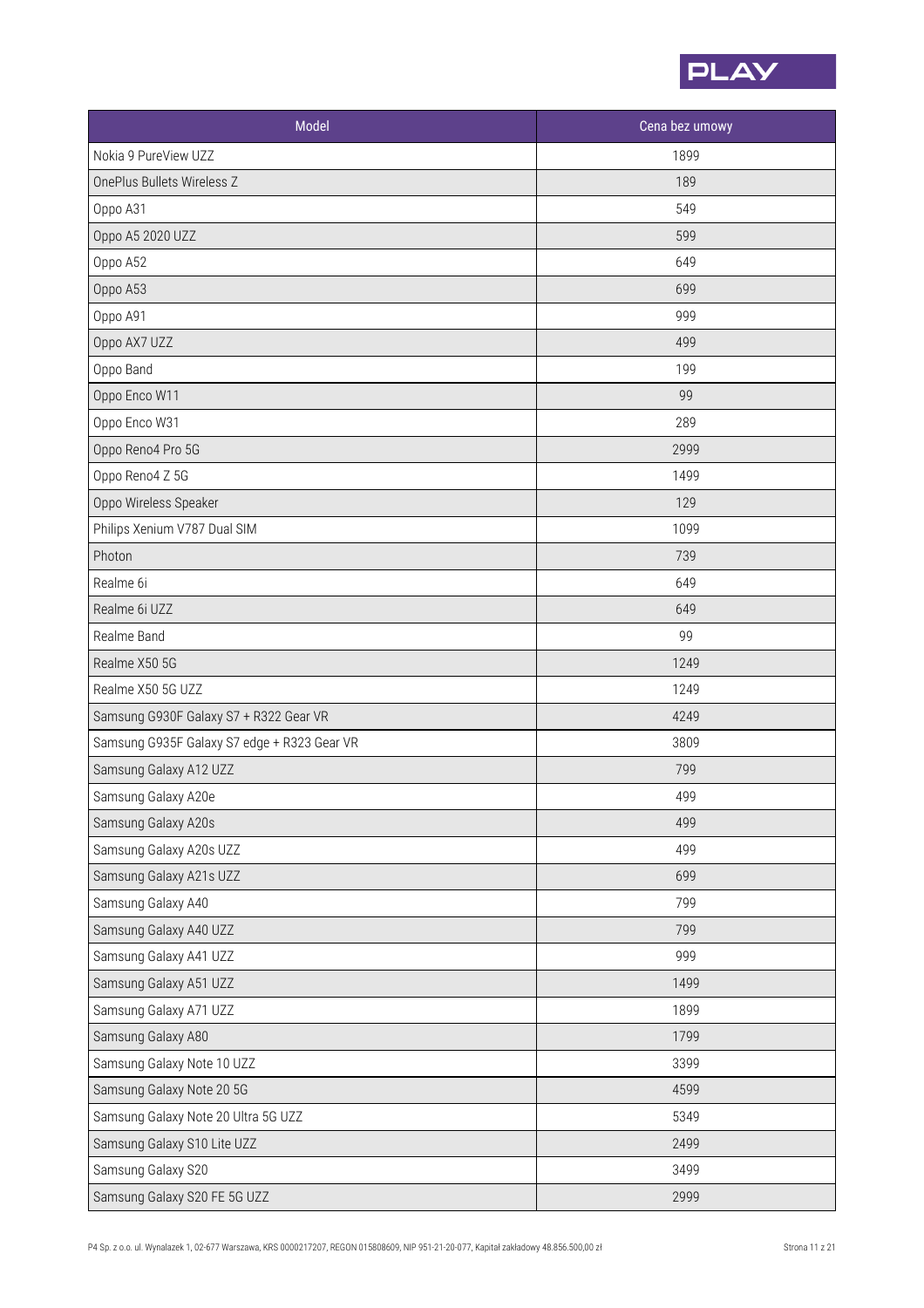

| Model                                            | Cena bez umowy |
|--------------------------------------------------|----------------|
| Samsung Galaxy S20 Ultra 5G                      | 4999           |
| Samsung Galaxy S20 Ultra 5G UZZ                  | 4999           |
| Samsung Galaxy S20 UZZ                           | 3499           |
| Samsung Galaxy S20+ 5G                           | 3999           |
| Samsung Galaxy S20+ 5G UZZ                       | 3999           |
| Samsung Galaxy Watch Active UZZ                  | 699            |
| Samsung Galaxy Watch Active2 40 mm Aluminium UZZ | 899            |
| Samsung Galaxy Watch Active2 44 mm               | 1299           |
| Samsung Galaxy Watch Active2 44 mm Aluminium UZZ | 899            |
| Samsung Galaxy Watch Active2 44 mm UZZ           | 1299           |
| Samsung Galaxy Xcover 4s                         | 799            |
| Samsung Galaxy Xcover 4s EE                      | 799            |
| Samsung Galaxy Z Flip 5G                         | 5999           |
| Samsung Galaxy Z Fold2 5G                        | 8499           |
| Samsung P5100 Galaxy Tab II 10.1 3G              | 1839           |
| Samsung R500N Galaxy Watch Active                | 399            |
| Samsung R800N Galaxy Watch 46mm                  | 799            |
| Samsung R800N Galaxy Watch 46mm UZZ              | 799            |
| Samsung R810N Galaxy Watch 42mm                  | 999            |
| Samsung R810N Galaxy Watch 42mm UZZ              | 999            |
| Samsung T310 Galaxy Tab 3 8.0 WiFi               | 699            |
| Słuchawki mPTech TWS MIŚ                         | 99             |
| Smartfon - przewodnik dla początkujących         | 10             |
| Sony MDR-ZX110                                   | 59             |
| Sony PlayStation 5 Digital Edition               | 2149           |
| Sony Xperia 1 II                                 | 4789           |
| Sony Xperia 10 II                                | 1599           |
| Sony Xperia 5 II                                 | 3999           |
| Sony Xperia L4                                   | 849            |
| Sony Xperia XZ Premium UZZ                       | 999            |
| TCL ACTV100BT                                    | 99             |
| TCL SOCL100BT                                    | 79             |
| Vivo piłka UEFA EURO 2020                        | 99             |
| Xbox One + Kinect                                | 1819           |
| Xbox One S 500GB UZZ                             | 1349           |
| Xiaomi Mi 10 5G 128GB                            | 2999           |
| Xiaomi Mi 10 Lite 5G                             | 1399           |
| Xiaomi Mi 10T 5G                                 | 1799           |
| Xiaomi Mi 10T 5G 8GB                             | 1999           |
| Xiaomi Mi 10T 5G 8GB UZZ                         | 1999           |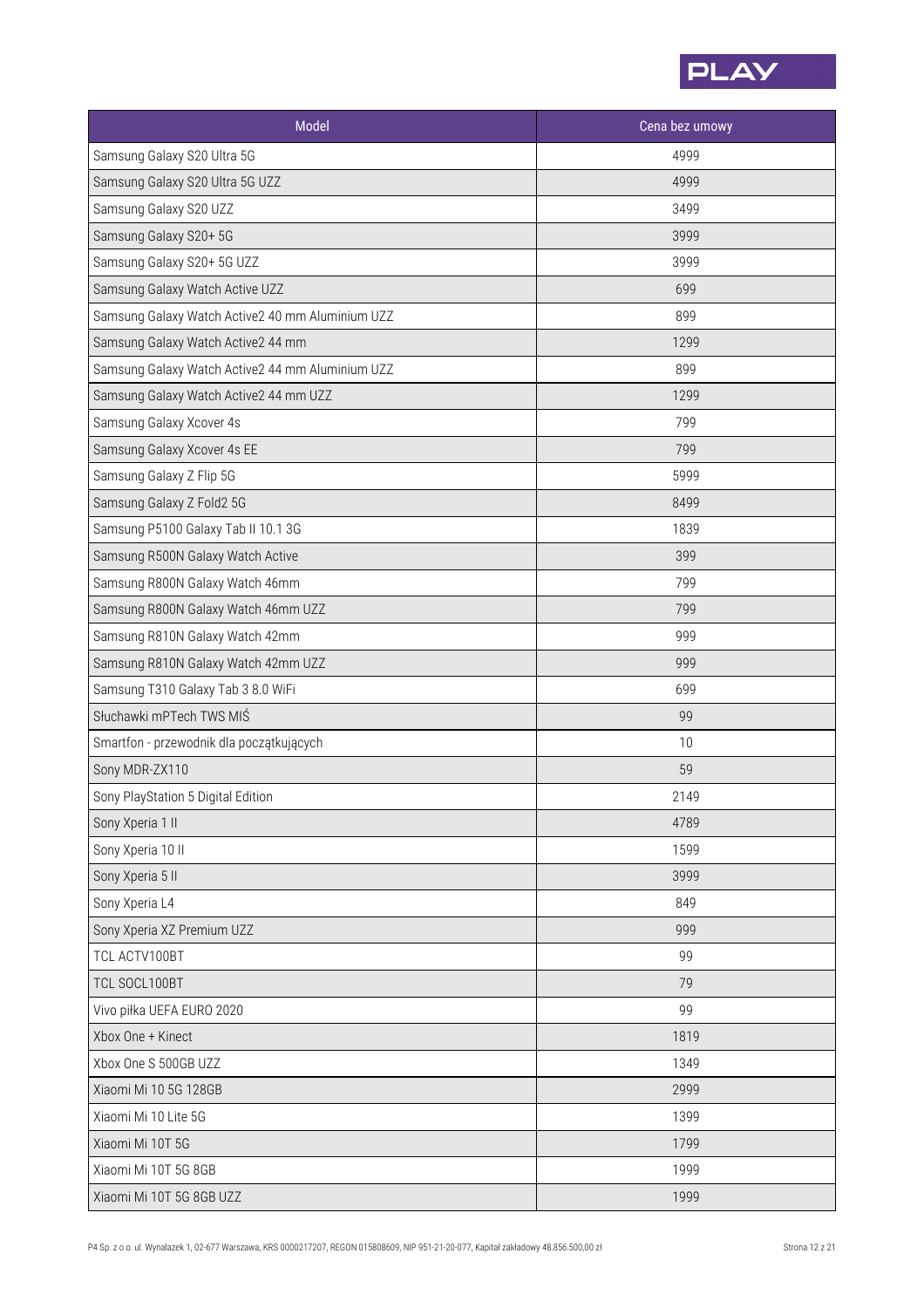

| <b>Model</b>                           | Cena bez umowy |
|----------------------------------------|----------------|
| Xiaomi Mi 10T 5G UZZ                   | 1799           |
| Xiaomi Mi 10T lite 5G                  | 1299           |
| Xiaomi Mi 10T lite 5G UZZ              | 1299           |
| Xiaomi Mi 10T Pro 5G                   | 2499           |
| Xiaomi Mi 11                           | 3699           |
| Xiaomi Mi 9 UZZ                        | 1699           |
| Xiaomi Mi 9T 128GB                     | 1199           |
| Xiaomi Mi Air Purifier 2               | 699            |
| Xiaomi Mi Band 4                       | 89             |
| Xiaomi Mi Mix 2 Special Edition DS UZZ | 1299           |
| Xiaomi Mi Toy Train Set                | 199            |
| Xiaomi Mi Vacuum Cleaner G10           | 959            |
| Xiaomi Redmi 6 3+64GB DS               | 499            |
| Xiaomi Redmi 7A UZZ                    | 349            |
| Xiaomi Redmi 8                         | 649            |
| Xiaomi Redmi 8 UZZ                     | 549            |
| Xiaomi Redmi 9 UZZ                     | 549            |
| Xiaomi Redmi 9A UZZ                    | 399            |
| Xiaomi Redmi 9C NFC UZZ                | 449            |
| Xiaomi Redmi Note 8T UZZ               | 649            |
| Xiaomi Redmi Note 9 Pro UZZ            | 999            |
| Xiaomi Redmi Note 9 UZZ                | 749            |
| ZTE Blade A520 Dual SIM UZZ            | 249            |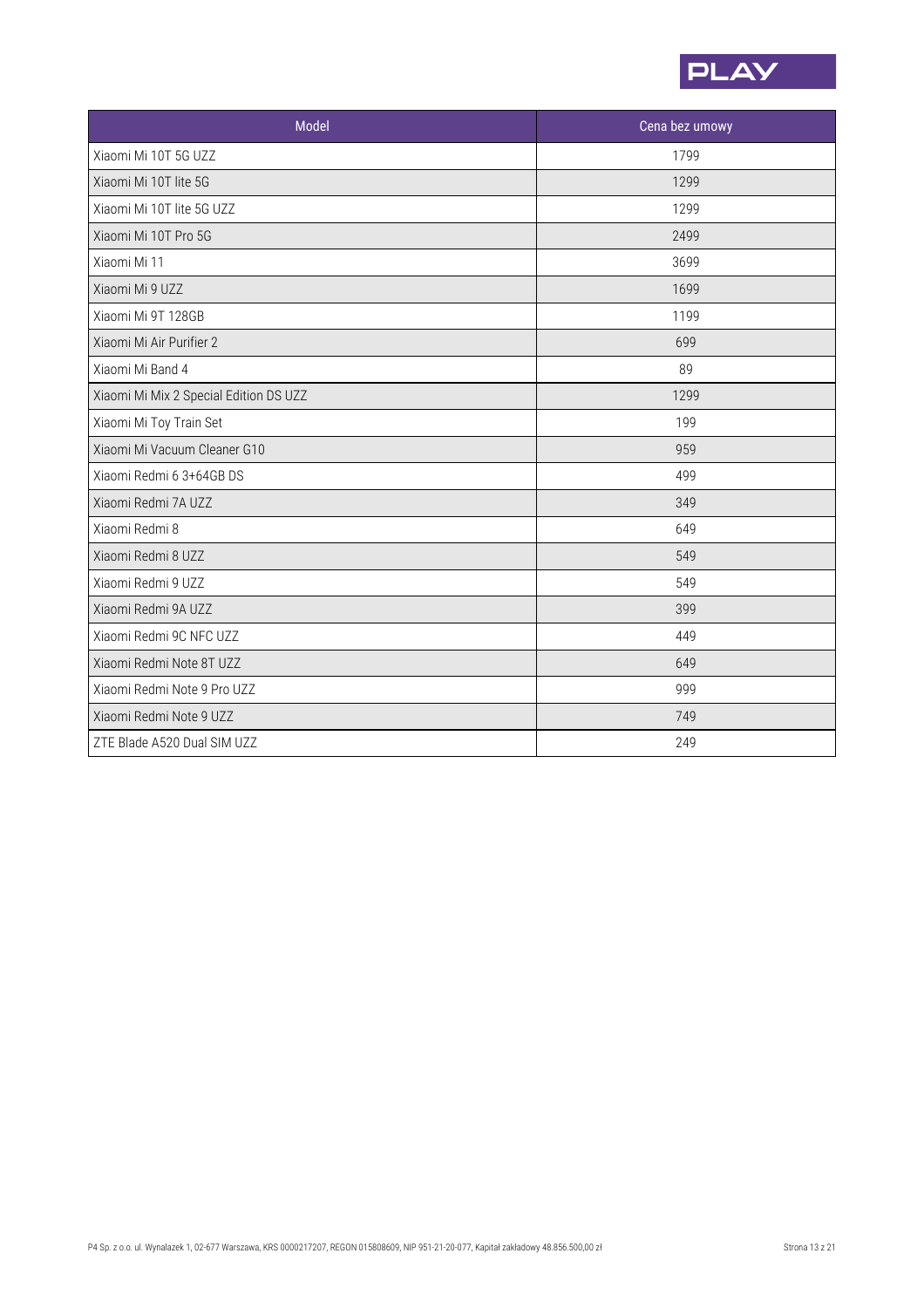

## Cennik urządzeń dostępnych na życzenie bez umowy

Obowiązuje od dnia 29.07.2021 do wyczerpania stanów magazynowych objętych niniejszym Cennikiem lub jego odwołania.

| Model                                    | Cena bez umowy |
|------------------------------------------|----------------|
| Acer Swift 1 SF114-32-P90V UZZ           | 1349           |
| Apple AirPods Pro                        | 1099           |
| Apple iPad Air 2 WiFi + Cellular 32GB    | 2799           |
| Apple iPad Air 2 WiFi + Cellular 64GB    | 3299           |
| Apple iPad mini 3 WiFi + Cellular 128GB  | 3100           |
| Apple iPad mini 3 WiFi + Cellular 64GB   | 2700           |
| Apple iPad Wi-Fi 128GB                   | 2699           |
| Apple iPad Wi-Fi 128GB + router LinkZone | 2899           |
| Apple iPad Wi-Fi 32GB                    | 1499           |
| Apple Watch SE GPS 40 mm                 | 1299           |
| Apple Watch SE GPS 44 mm                 | 1449           |
| Apple Watch Series 6 GPS 40 mm           | 1899           |
| Apple Watch Series 6 GPS 44 mm           | 2049           |
| Epson EB-FH52                            | 3399           |
| Epson EH-TW750                           | 2999           |
| Fender Monterey                          | 1099           |
| Garmin fenix 6                           | 1999           |
| Garmin fenix 6 Pro                       | 2599           |
| Garmin fenix 6 Solar                     | 2999           |
| Garmin fenix 6S                          | 1999           |
| Garmin fenix 6S Pro                      | 2599           |
| Garmin fenix 6S Solar                    | 2999           |
| Garmin fenix 6X Pro                      | 2699           |
| Garmin Forerunner 245                    | 1079           |
| Garmin Forerunner 735XT                  | 899            |
| Garmin Instinct Solar                    | 1429           |
| Garmin vivoactive 4                      | 1299           |
| Garmin vivoactive 4S                     | 1149           |
| Garmin vívofit 4                         | 289            |
| Hammer Explorer Pro                      | 1799           |
| Honor FlyPods Lite                       | 349            |
| <b>HTC Vive Cosmos</b>                   | 3499           |
| Huawei Band 6                            | 229            |
| Huawei FreeBuds 4i                       | 299            |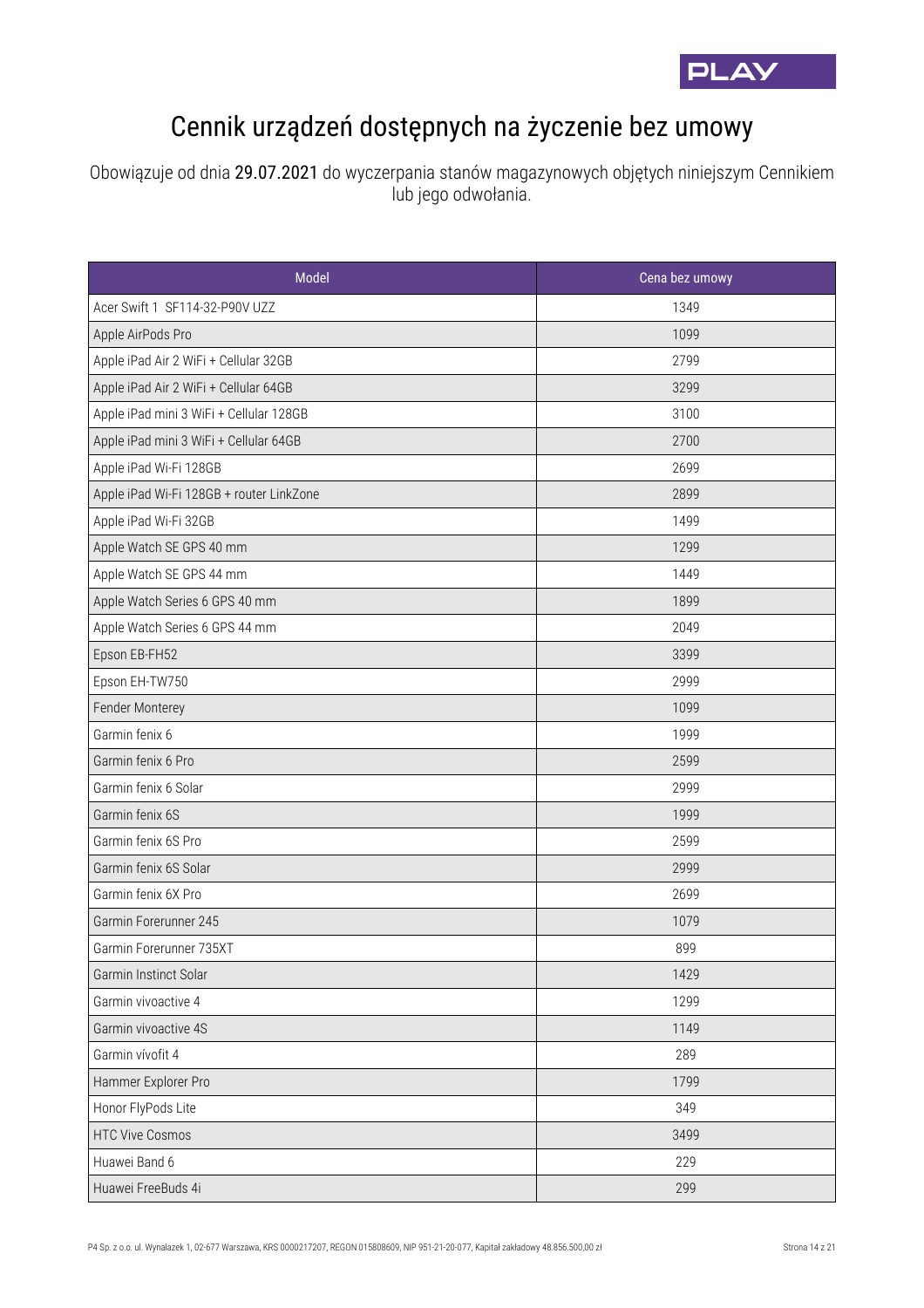

| Model                                                                  | Cena bez umowy |
|------------------------------------------------------------------------|----------------|
| Huawei FreeBuds Pro                                                    | 899            |
| Huawei Matebook 13 i5 MX150 UZZ                                        | 3499           |
| Huawei NetBox B2368-66 cat.12 UZZ                                      | 799            |
| Huawei Watch 3 Active                                                  | 1699           |
| Huawei Watch 3 Pro Classic                                             | 1999           |
| Huawei Watch GT + Mate 20 Lite                                         | 1199           |
| Huawei Watch GT 2 42 mm Classic                                        | 649            |
| Huawei Watch GT 2 42 mm Elegant                                        | 799            |
| Huawei Watch GT 2 Pro                                                  | 999            |
| JBL by HARMAN CHARGE 4 wyc                                             | 579            |
| JBL by HARMAN Everest Elite 150NC                                      | 849            |
| JBL by HARMAN FREE                                                     | 549            |
| JBL by HARMAN Live 300 TWS                                             | 639            |
| JBL by HARMAN T115BT                                                   | 179            |
| JBL by HARMAN Under Armour On Ear Sport Wireless Train                 | 849            |
| JBL by HARMAN Under Armour Pivot                                       | 639            |
| <b>JBL LINK PORTABLE</b>                                               | 649            |
| Karta Rabatowa L First Data                                            | 959            |
| Komputer stacjonarny MSI Codex S + Monitor MSI Optix G24C4             | 4899           |
| Krüger&Matz KM1598 Mini wieża lampowa                                  | 1299           |
| Laptop Acer Aspire 5 + modem E3372 UZZ                                 | 1699           |
| Laptop Acer Chromebook 314                                             | 1699           |
| Laptop ACER Chromebook CB314-1H 32GB                                   | 1699           |
| Laptop ACER Chromebook CB314-1H 64GB                                   | 1699           |
| Laptop ACER Chromebook CB514-1H 128GB                                  | 2299           |
| Laptop ACER Chromebook CB514-1H 64GB                                   | 2149           |
| Laptop Acer Nitro 5 AN515-43-R5QR                                      | 3399           |
| Laptop Acer Nitro 5 AN515-43-R5QR UZZ                                  | 3199           |
| Laptop Acer Nitro 5 AN515-54 UZZ                                       | 3499           |
| Laptop Acer Nitro 5 AN515-54-55NA                                      | 4081           |
| Laptop Apple Macbook AIR 2020 i3 256GB                                 | 4899           |
| Laptop Apple MacBook Air Retina 13" M1 8-core GPU 7-core 8GB 256GB SSD | 5199           |
| Laptop ASUS ExpertBook P2451FA                                         | 2699           |
| Laptop Asus ExpertBook P2451FA-EB0116R                                 | 2699           |
| Laptop Asus GL703 17" + router E5573C                                  | 4289           |
| Laptop Asus GL703 17" + router E5573C UZZ                              | 3799           |
| Laptop Asus GL703 17" + router E5573Cs                                 | 4499           |
| Laptop Asus ROG GL553 + modem E3372                                    | 4199           |
| Laptop Asus ROG GL553 + Pad X360 + modem E3372                         | 3899           |
| Laptop Asus ROG GL553 i7 + modem E3372                                 | 4799           |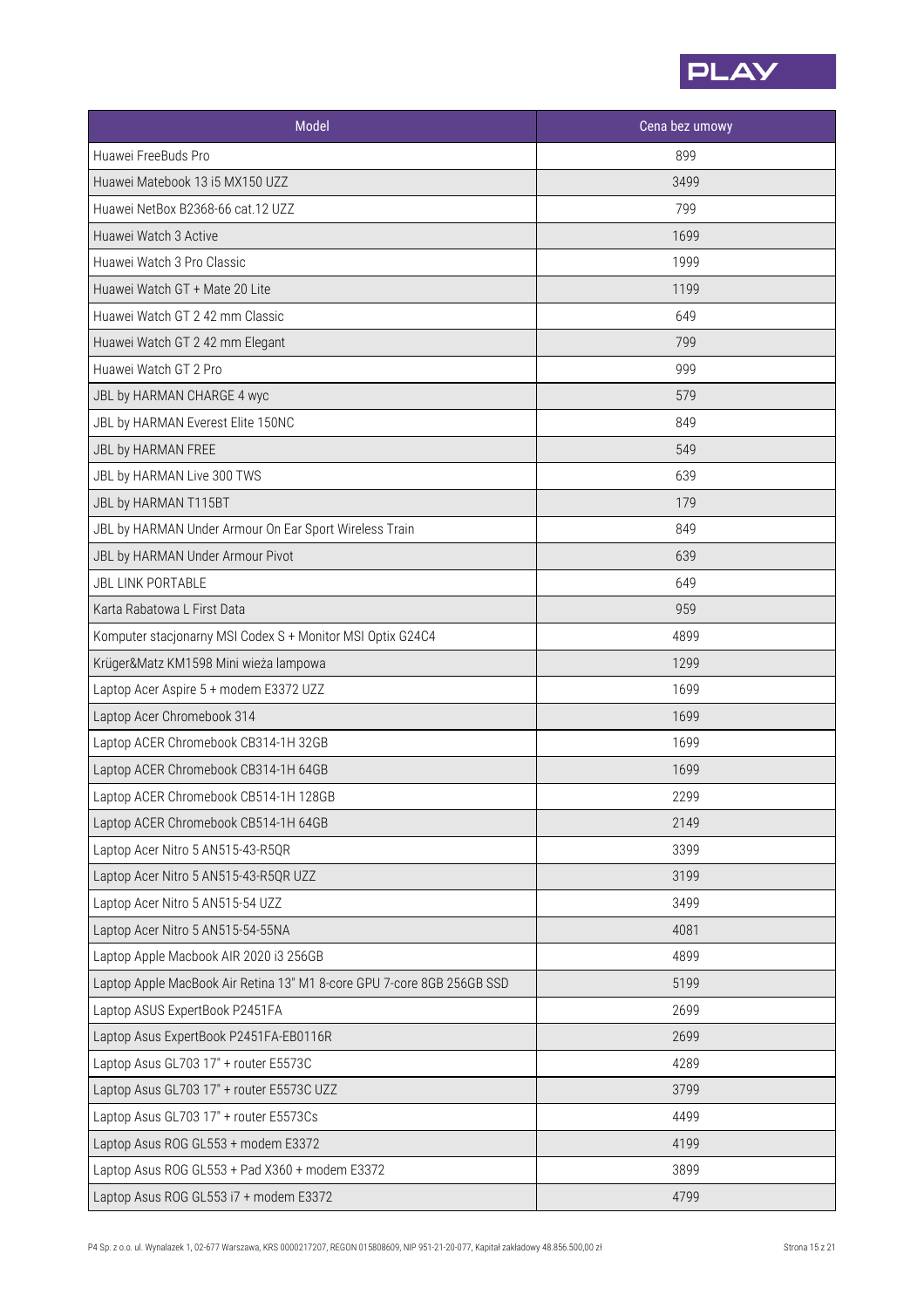

| Model                                                     | Cena bez umowy |
|-----------------------------------------------------------|----------------|
| Laptop ASUS S330FN-EY002AT UZZ                            | 2199           |
| Laptop Asus UX360 + router LinkZone                       | 3349           |
| Laptop ASUS VivoBook S13 S330FN                           | 2999           |
| Laptop ASUS X505ZA-BR134AT UZZ                            | 1999           |
| Laptop Asus X509JA-BQ084T                                 | 3879           |
| Laptop ASUS X512 i5 8GB + router E5573Cs UZZ              | 2299           |
| Laptop ASUS X512 i5 8GB+E5573Cs UZZ                       | 2299           |
| Laptop Dell Inspiron 7567 i5 + modem E3372                | 5399           |
| Laptop Dell L7480                                         | 8479           |
| Laptop Dell L7490 14                                      | 6396           |
| Laptop HP Pavilion Gaming 15 Ryzen 5                      | 3799           |
| Laptop Huawei Matebook 13 i5 mx150                        | 4009           |
| Laptop Huawei Matebook 14                                 | 3999           |
| Laptop Huawei Matebook D 14" + E5573Cs                    | 2929           |
| Laptop Huawei Matebook D14+ router E5573C UZZ             | 2199           |
| Laptop Huawei Matebook D16                                | 3999           |
| Laptop Huawei Matebook D16 + Monitor Huawei Display 23.8" | 3999           |
| Laptop Huawei New Matebook D15 + FreeBuds 3               | 3241           |
| Laptop Huawei New Matebook D15 + FreeBuds 3 UZZ           | 2399           |
| Laptop Ideapad 320                                        | 1399           |
| Laptop IdeaPad L340 Gaming (17) + router E5783            | 4099           |
| Laptop Lenovo 15 S540-15IWL UZZ                           | 2799           |
| Laptop Lenovo IdeaPad 120S + router E5573C + mysz         | 999            |
| Laptop Lenovo IdeaPad 3 15 ADA05                          | 2199           |
| Laptop Lenovo IdeaPad 320 + router E5573Cs                | 2409           |
| Laptop Lenovo Legion Y520 + Modem E3372                   | 3249           |
| Laptop Lenovo Legion Y520 + mysz                          | 4099           |
| Laptop Lenovo Legion Y520 + mysz UZZ                      | 4209           |
| Laptop Lenovo Legion Y520 i5 + modem E3372 + mysz         | 3249           |
| Laptop Lenovo Legion Y520 i5 + modem E3372 + mysz UZZ     | 4009           |
| Laptop Lenovo Legion Y520 i5+E5573C+mysz                  | 3249           |
| Laptop Lenovo Legion Y540-15 + router E5576               | 4009           |
| Laptop Lenovo S540+router E5573Cs+Motorola One UZZ        | 3799           |
| Laptop Lenovo Y520 15,6 UZZ                               | 2699           |
| Laptop MSI                                                | 4199           |
| Laptop MSI Alpha 15 A3DD UZZ                              | 3299           |
| Laptop MSI GF63 + router E5573Cs + plecak UZZ             | 3899           |
| Laptop MSI GF63 Thin 9SC i7 512GB UZZ                     | 3599           |
| Laptop MSI GF63+E5573Cs + słuchawki + mysz UZZ            | 3289           |
| Laptop MSI GF75 256SSD 17 UZZ                             | 3399           |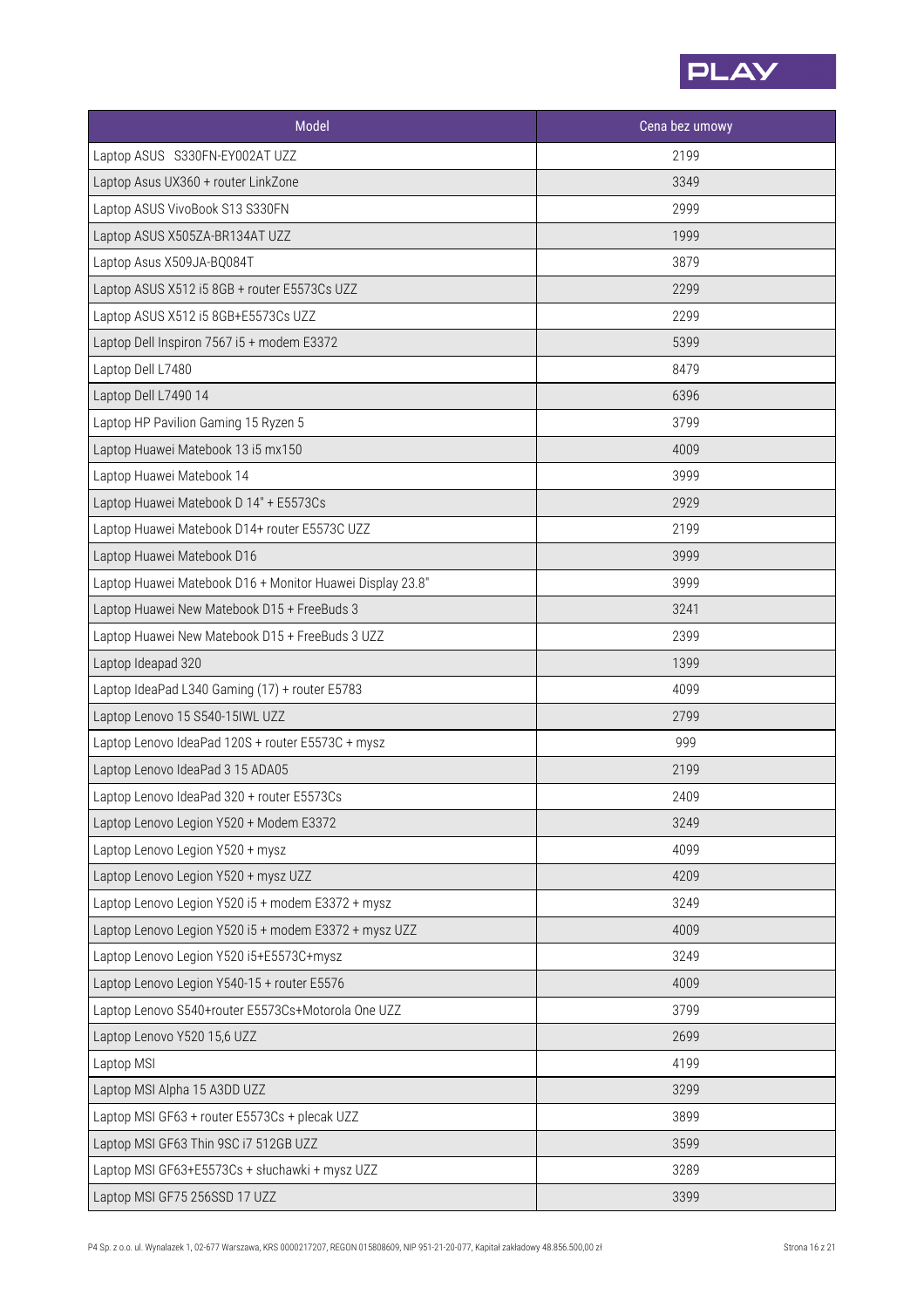

| Model                                                                                        | Cena bez umowy |
|----------------------------------------------------------------------------------------------|----------------|
| Laptop MSI GP62M 7RDX + router E5573C                                                        | 4199           |
| Laptop MSI GS65 Stealth Thin 8RE-237PL                                                       | 4999           |
| Laptop MSI GV62 7RC-065PL + router E5573Cs                                                   | 3649           |
| Laptop MSI GV62 7RC-065PL + router E5573Cs UZZ                                               | 3499           |
| Laptop MSI GV62 7RE-2204PL i5 + router E5573Cs                                               | 4299           |
| Laptop MSI GV72 8RD+gadżety+E5573C UZZ                                                       | 6319           |
| Laptop MSI Modern 14 A10M UZZ                                                                | 3499           |
| Laptop MSI Modern 14 B10MW UZZ                                                               | 3499           |
| Laptop MSIGS65 StealthThin 8RE-237PL UZZ                                                     | 4399           |
| Laptop Techbite ARC 11.6                                                                     | 1199           |
| Laptop Techbite ZIN 14.1 BIS 64GB + dysk SSD 128GB                                           | 1166           |
| Laptop Techbite ZIN 2                                                                        | 999            |
| Lenovo IdeaPad 100 500 GB + Router E5573 LTE                                                 | 1999           |
| Lenovo IdeaPad 100 Core i3 i 1TB HDD + router LTE                                            | 2199           |
| Lenovo IdeaPad 100S + modem E3372                                                            | 1299           |
| Lenovo IdeaPad 110 + router E5573 LTE                                                        | 2199           |
| LG 34WK650-W                                                                                 | 1849           |
| LG 49UN711C                                                                                  | 2299           |
| LG H845 G5 SE                                                                                | 2559           |
| MacBook Air 11" + router E5573                                                               | 4619           |
| Macbook AIR 2018 i5 128GB UZZ                                                                | 4099           |
| Marshall Kilburn                                                                             | 789            |
| Marshall Minor II Bluetooth                                                                  | 359            |
| MaxCom MK281                                                                                 | 249            |
| MaxCom MM29D HS                                                                              | 269            |
| MaxCom MM917 Strong                                                                          | 279            |
| Microsoft Surface 4 Pro + klawiatura + rysik + router LinkZone                               | 5219           |
| Modem E3272                                                                                  | 599            |
| Modem E3372                                                                                  | 599            |
| Modem E3372 WH                                                                               | 599            |
| Motorola Razr 5G                                                                             | 5949           |
| myPhone Cube                                                                                 | 729            |
| Navitel R600                                                                                 | 299            |
| Netatmo Presence (kamera zewnętrzna)                                                         | 1489           |
| Netatmo TERMOSTAT + 3x VALVES (Inteligentny termostat do domu + 3<br>głowice)                | 1699           |
| Netatmo Valves Set (zestaw startowy inteligentnych głowic termostatycznych do<br>mieszkania) | 949            |
| Netatmo Weather Station + Additional Module (inteligenta stacja<br>pogodowa+dodatkowy moduł) | 859            |
| Netatmo Welcome (kamera wewnętrzna)                                                          | 949            |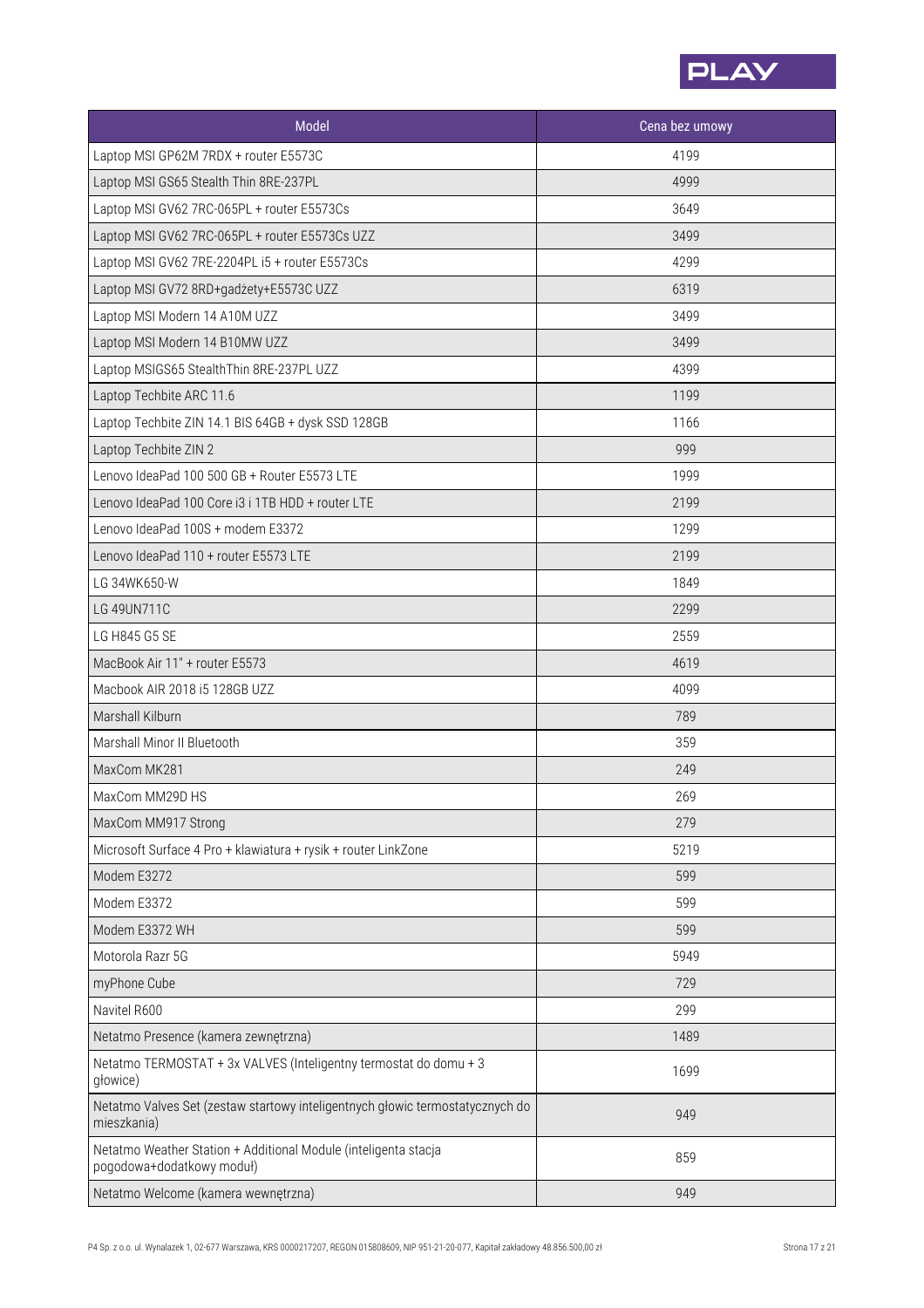

| <b>Model</b>                                                                                           | Cena bez umowy |
|--------------------------------------------------------------------------------------------------------|----------------|
| Netatmo WELCOME + TAGS + SIREN (Inteligentny zestaw ochrony kamera,<br>czujnik okien, syrena alarmowa) | 1499           |
| NVIDIA SHIELD TV 2017 (Base)                                                                           | 1489           |
| OnePlus 8T                                                                                             | 2799           |
| OnePlus 9                                                                                              | 3349           |
| OnePlus 9 Pro 256GB                                                                                    | 4699           |
| OnePlus Nord N10 5G                                                                                    | 1299           |
| OnePlus Nord N100                                                                                      | 699            |
| Oppo Watch 41 mm                                                                                       | 899            |
| Oppo Watch 46 mm                                                                                       | 1179           |
| Piri Security Kit Maxi                                                                                 | 1349           |
| Piri Security Kit Maxi + router                                                                        | 1699           |
| Piri Security Kit Smart                                                                                | 999            |
| Router B315                                                                                            | 899            |
| Router E5377                                                                                           | 699            |
| Router E5573                                                                                           | 699            |
| Router Huawei B310 LTE UZZ                                                                             | 169            |
| Router Huawei E5573Cs LTE UZZ                                                                          | 149            |
| Router Huawei Mobile WiFi 3s UZZ                                                                       | 149            |
| Router Huawei NETBOX B2368-F20 + WA8021V5 kat. 12 UZZ                                                  | 949            |
| Router mobilny kat. 6 ZTE MF-971R UZZ                                                                  | 209            |
| Router mobilny kat. 7 Alcatel LINK ZONE (MW70) UZZ                                                     | 269            |
| Router mobilny kat.16 Netgear MR1100 UZZ                                                               | 989            |
| Router mobilny kat.6 Huawei E5783B UZZ                                                                 | 189            |
| Router mobilny kat.6 Huawei E5785 UZZ                                                                  | 189            |
| Router stacjonarny CA Huawei B618 UZZ                                                                  | 679            |
| Router stacjonarny Huawei 5G CPE Pro 2 (H122-373) + wi-fi AX 3 Dual-core                               | 1699           |
| Router stacjonarny Huawei 5G CPE Pro 2 (H122-373) UZZ                                                  | 1299           |
| Router stacjonarny Huawei B2338-168 cat.4 + RJ45 UZZ                                                   | 799            |
| Router stacjonarny kat. 12 ZTE MF286D UZZ                                                              | 589            |
| Router stacjonarny kat. 4 Alcatel LINK HUB (HH42) UZZ                                                  | 239            |
| Router stacjonarny kat. 4 Huawei B311 LTE UZZ                                                          | 229            |
| Router stacjonarny kat. 4 Huawei B311-221 LTE UZZ                                                      | 229            |
| Router stacjonarny kat. 4 ZTE MF283V UZZ                                                               | 229            |
| Router stacjonarny kat. 6 ZTE MF286R UZZ                                                               | 339            |
| Router stacjonarny kat.19 Huawei 4G Router 3 Prime (B818) UZZ                                          | 769            |
| Router stacjonarny kat.6 Huawei B525 UZZ                                                               | 339            |
| Router stacjonarny kat.7 Huawei 4G Router 3 Pro UZZ                                                    | 339            |
| Router stacjonarny kat.9 Huawei B715 UZZ                                                               | 509            |
| Router stacjonarny wi-fi Huawei AX 3 Dual-core                                                         | 199            |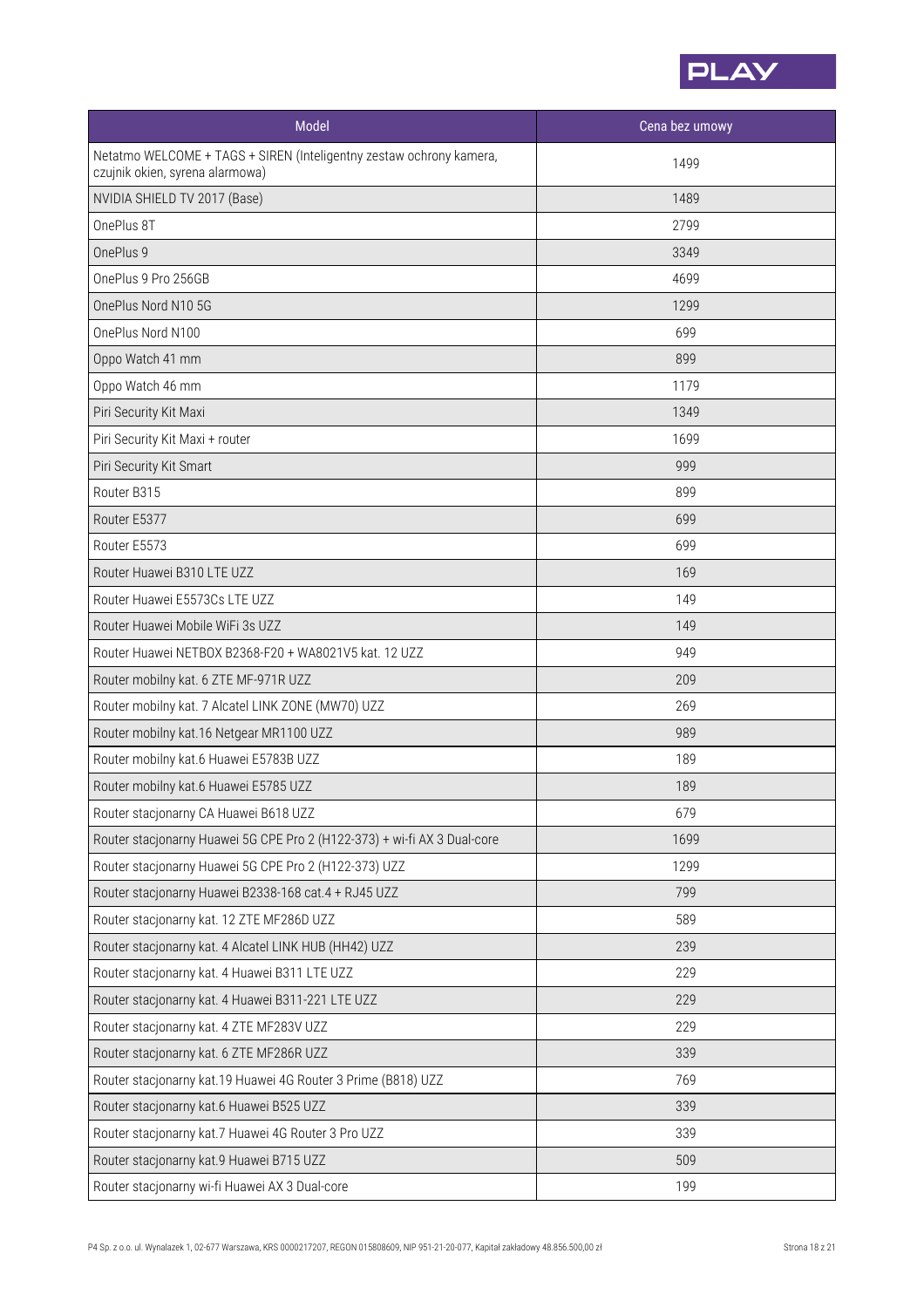

| Model                                                               | Cena bez umowy |
|---------------------------------------------------------------------|----------------|
| Router stacjonarny ZTE MC801A 5G UZZ                                | 1499           |
| Router ZTE NETBOX MF-258K kat. 15 UZZ                               | 949            |
| Router ZTE NETBOX WF830 cat.6 outdoor UZZ                           | 699            |
| Samsung G920F Galaxy S6 64GB                                        | 2839           |
| Samsung G920F Galaxy S6 64GB UZZ                                    | 2839           |
| Samsung Galaxy A52 5G                                               | 1899           |
| Samsung Galaxy S21 Ultra                                            | 5349           |
| Samsung Galaxy S21+256GB                                            | 4999           |
| Samsung Galaxy Watch 3 41mm                                         | 1399           |
| Samsung Galaxy Watch 3 45mm                                         | 1399           |
| Samsung Galaxy Watch Active2 40 mm                                  | 1299           |
| Samsung R210N Gear 360 (2017) + J530F Galaxy J5 (2017) DS           | 999            |
| Samsung R800N Galaxy Watch 46mm + G950F Galaxy S8                   | 2499           |
| Samsung T595 Galaxy Tab A 10.5 LTE                                  | 1329           |
| Samsung T715 Galaxy Tab S2 8.0 LTE                                  | 2099           |
| Samsung T835 Galaxy Tab S4 LTE                                      | 3429           |
| Samsung UE43TU7102                                                  | 1699           |
| Samsung UE50TU7102                                                  | 1999           |
| Samsung UE55TU7102                                                  | 2299           |
| Sony PlayStation 4 Pro 1TB                                          | 1999           |
| System Wi-Fi TP-Link Deco E4 (2 pack)                               | 289            |
| System Wi-Fi TP-Link Deco M4 (2 pack)                               | 449            |
| System Wi-Fi TP-Link Deco M5 (3pak)                                 | 989            |
| Tablet Apple iPad 10.2 Wi-Fi + Cellular 32GB -2020                  | 2199           |
| Tablet Apple iPad mini 7.9 (2019) Wi-Fi + Cellular 64GB             | 2599           |
| Tablet Huawei M5 Lite 10 LTE +PEN + Etui                            | 1399           |
| Tablet Huawei MatePad T10S 2/32GB                                   | 849            |
| Tablet Huawei MatePad T10S 2/32GB + Waga Huawei Smart Scale AH100   | 849            |
| Tablet Huawei MediaPad T5 10 LTE 3/32GB                             | 849            |
| Tablet Huawei MediaPad T5 10 LTE 3/32GB + Huawei Y5p + Huawei AM115 | 1249           |
| Tablet Huawei T3 10 LTE UZZ                                         | 539            |
| Tablet Huawei T5 10 LTE 2/16GB UZZ                                  | 799            |
| Tablet Huawei T5 10 LTE UZZ                                         | 799            |
| Tablet Lenovo P10 4/64 10" LTE                                      | 1489           |
| Tablet Lenovo TAB M10 FHD Plus 4/64GB LTE                           | 1049           |
| Tablet Lenovo Yoga Smart Tablet YT-X705L LTE                        | 1399           |
| Tablet Samsung Galaxy S5e T725N LTE                                 | 1999           |
| Tablet Samsung Galaxy TAB A 10.1 2019 T515N LTE UZZ                 | 949            |
| Tablet Samsung Galaxy TAB S6 LITE LTE                               | 1899           |
| Tablet Samsung Galaxy TAB S6 Lite UZZ                               | 1699           |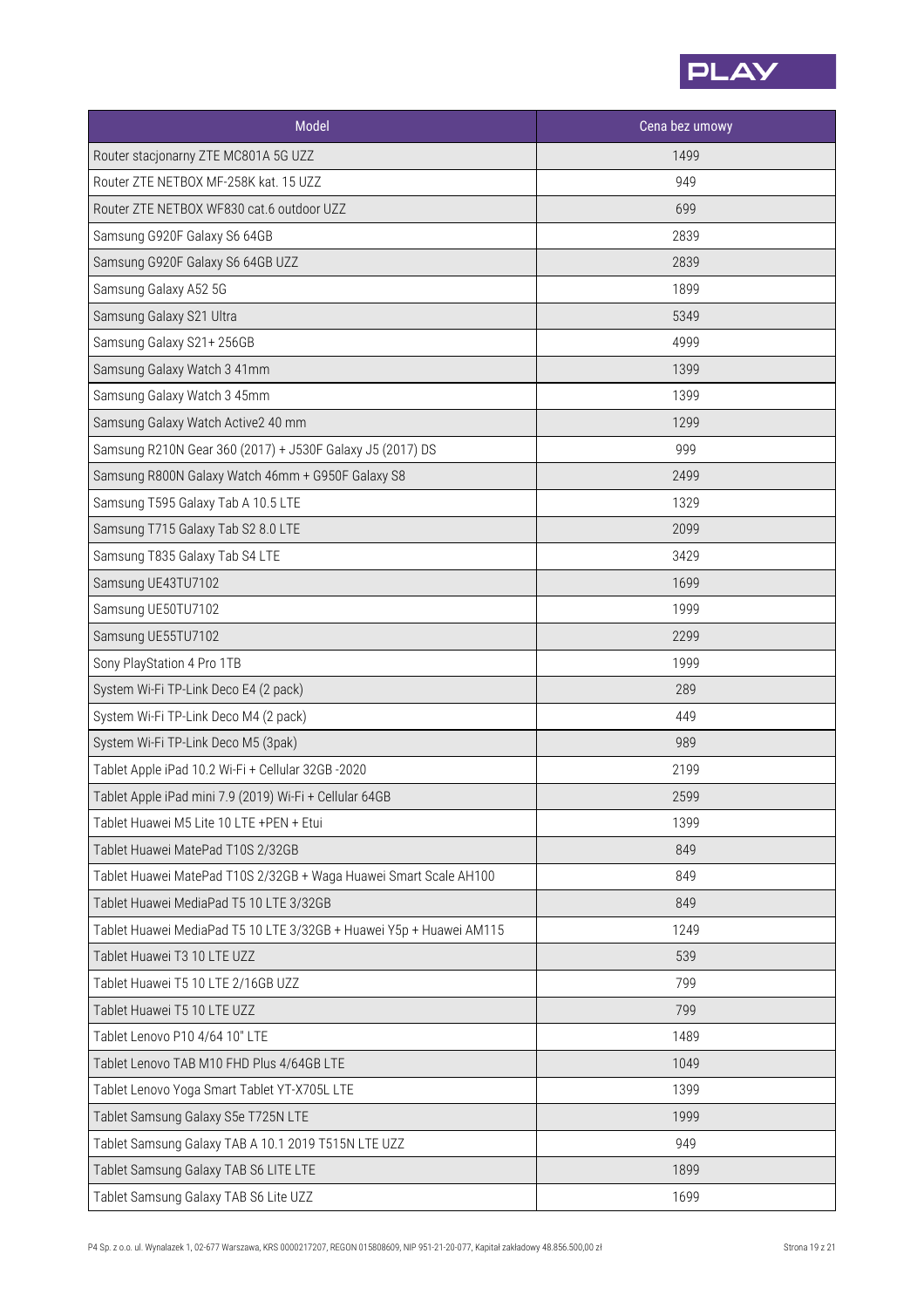

| Model                                      | Cena bez umowy |
|--------------------------------------------|----------------|
| <b>TCL 43P615</b>                          | 1599           |
| <b>TCL 50P615</b>                          | 1999           |
| <b>TCL 55P615</b>                          | 2199           |
| TCL TKJ400F                                | 949            |
| <b>TCL TS6110</b>                          | 549            |
| <b>TCL TS8111</b>                          | 749            |
| TrybEco Foldie                             | 6929           |
| TrybEco GoPorter                           | 3899           |
| Vivo TWS Neo                               | 449            |
| Vivo X51 5G                                | 2999           |
| Vivo X60 Pro 5G                            | 3699           |
| Wzmacniacz sieci Tenda A18                 | 99             |
| Wzmacniacz sieci Tenda A9                  | 49             |
| Wzmacniacz sieci TP-Link RE200             | 119            |
| Wzmacniacz sieci TP-Link WA850RE           | 64             |
| Wzmacniacz sygnału CEL-FI SOLO użyczenie   | 6150           |
| Wzmacniacz sygnału Coiler AT-900 użyczenie | 4797           |
| Wzmacniacz sygnału RX9123 V5 użyczenie     | 37000          |
| Xbox Series X 1TB                          | 2399           |
| Xiaomi Amazfit Bip                         | 279            |
| Xiaomi Mi 11 Ultra 5G                      | 5699           |
| Xiaomi Mi Air Purifier 2s                  | 699            |
| Xiaomi Mi Air Purifier 3H                  | 699            |
| Xiaomi Mi Air Purifier Pro H               | 999            |
| Xiaomi Mi Body Composition Scale 2         | 75             |
| Xiaomi Mi Box S 4K                         | 319            |
| Xiaomi Mi Electric Scooter                 | 1699           |
| Xiaomi Mi Electric Scooter 1S              | 1799           |
| Xiaomi Mi Electric Scooter Pro 2           | 2399           |
| Xiaomi Mi Robot Vacuum Mop 1C              | 1099           |
| Xiaomi Mi Robot Vacuum Mop Essential       | 599            |
| Xiaomi Mi Robot Vacuum Mop Pro             | 1249           |
| Xiaomi Mi Sports Bluetooth Earphones       | 129            |
| Xiaomi Mi True Wireless Earphones 2        | 299            |
| Xiaomi Mi True Wireless Earphones 2S       | 299            |
| Xiaomi Mi Watch                            | 479            |

Ceny podane są w złotych i zawierają podatek VAT. 1. Cen

Podane ceny dotyczą sklepów firmowych P4, Ceny w sklepach autoryzowanych przez P4 mogą różnić się w poszczególnych Punktach 2. Pod